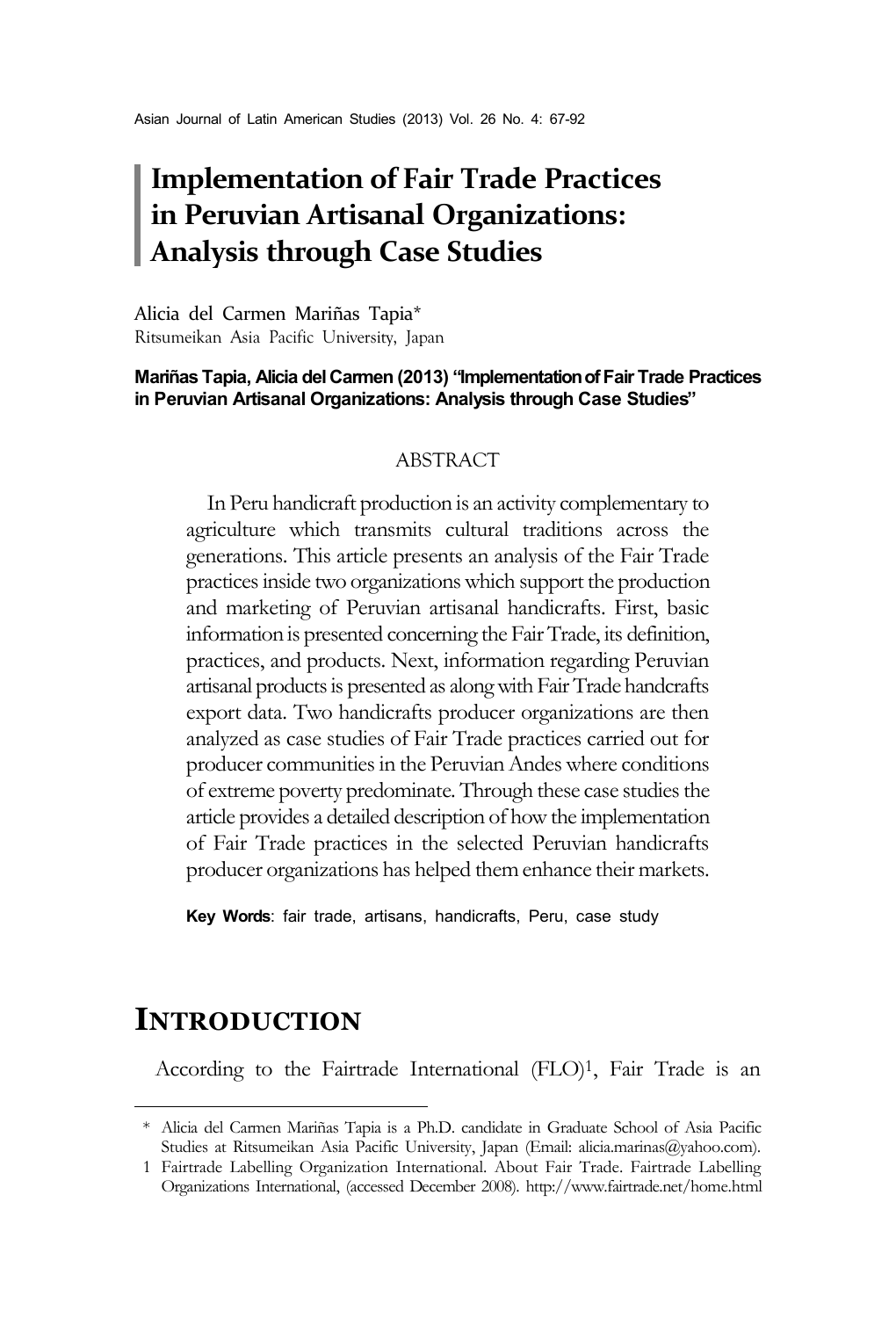alternative approach to conventional trade and is based on a partnership between producers and consumers. Fair Trade offers producers a better deal and improved terms of trade, which allows them to improve their lives and plan for their future.

The Fair Trade movement was initially called "Alternative Trade", as it provided an alternative to conventional international trade, which was seen as tending to marginalize small-scale producers within the market<sup>2</sup>. Fair Trade has now been developing for a number of years and its importance has grown throughout the world. Fair Trade products now include a large variety of agricultural commodities as well as handcrafts. Until the 1990's, handicrafts and textiles dominated Fair Trade sales, but since 1991, food has taken over as the most important category in terms of sales volume and growth, while Fair Trade crafts and textiles consolidated their position with the Alternative Trading Organizations (ATOs) and "worldshops"3. In 2011, global Fair Trade sales reached 4,916 million Euros,<sup>4</sup> increasing by 12 per cent from the previous year despite the global recession.

Therefore, given the growing importance of Fair Trade and the significance of artisanal production as an employment source in Peru<sup>5</sup>, the objective of this article is to explore how Fair Trade is addressing its aims and practices, particularly in dealing with market imperfections and enhancing producers' markets. In doing so, an exploratory-descriptive research is conducted based on the fact that the existing knowledge about Fair Trade in Peru is certainly poor and the available literature focuses mainly on agricultural producers and impact analyses<sup>6</sup>. Considering that case studies aim to provide description (Eisenhardt 1989, 535) and deal with an extensive analysis of individual cases within their contexts (De Vaus 2001, 50), this article uses the case study method.

Thus, the analysis of Fair Trade practices in Peruvian producer groups aims to examine if the implementation of these practices has contributed to surpass market constraints, which limit the benefits of trade in rural areas. It has been found in previous studies that market imperfections in rural areas are ubiquitous and the lack of free market conditions such

<sup>2</sup> World Fair Trade Organization, (accessed March 2009). http://www.wfto.com/

<sup>3</sup> Worldshops is the name conventionally adopted by dedicated retail outlets.

<sup>4</sup> Fairtrade Labelling Organizations International, *For Producers, with Producers*, Annual Report 2011-2012, Fair Trade global sales stood at 4,916,379,643 Euros.

<sup>5</sup> According to the National Institute of Statistics and Informatics (INEI) in 2007 the population working on artisanal production was estimated to be 230,000.

<sup>6</sup> See Nelson et al. (2002), Arnould et al. (2007), Ruben et al. (2009), Sutton (2013), Higuchi et al. (2012), etc.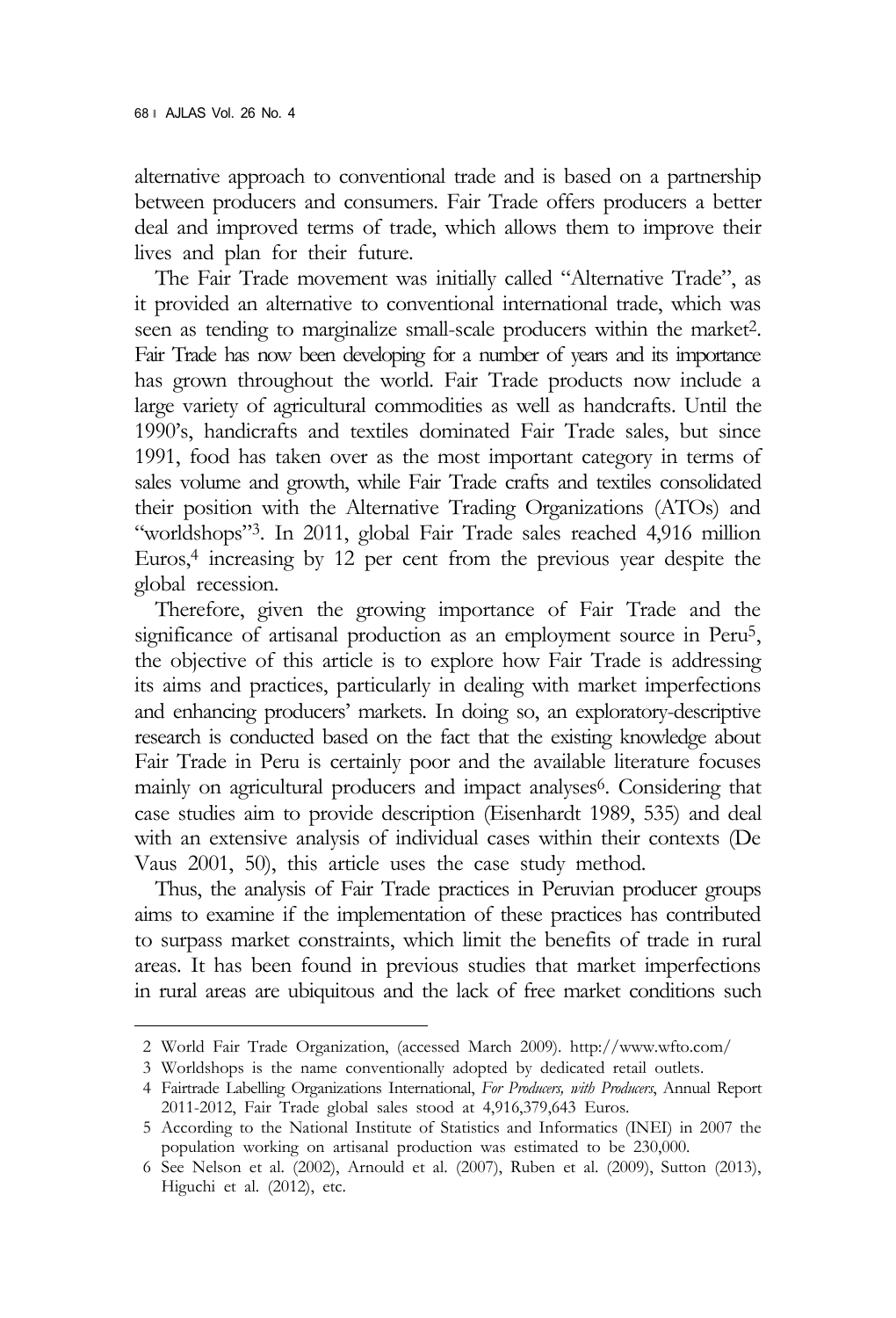Implementation of Fair Trade Practices in Peruvian Artisanal Organizations: Analysis through Case Studies 169

as market information, and access to markets and credits, can annul or even reverse the potential gains from trade (Nicholls and Opal 2005, 18; Hayes 2006, 450; De Janvry and Sadoulet 2006, 155; Ronchi 2006, 1).

Hence, this article focuses on two organizations leading the Peruvian Fair Trade artisanal sector. The Central Interregional de Artesanos del Perú (CIAP) and Minka Fair Trade were selected, as both organizations are quite important in the national context, due to the large number of artisans involved throughout Peru. During the fieldwork conducted in February and March 2009 in Peru, rapid appraisal techniques were employed like key informant interviews, group interviews, and field observations. Interviews were conducted face-to-face with managers and workers of the producer organizations, as they were considered key informants, due to their experience in the field. In the case of CIAP, I interviewed its Manager, who comes originally from Ayacucho, a region in the central Andes which endured extreme violence during the terrorist insurgency. I was able to visit CIAP's installations and show room. I also conducted an interview with one member of Tawaq, an artisanal producer group member of CIAP.

In the case of Minka Fair Trade, I conducted an intensive interview its Director, and visited its installations, library and show room. In this case the Director herself comes from an Andean community in Puno and knows first-hand the struggle of the people in the Andean region. In a second opportunity, I was able to interview two of Minka's workers which provided detailed information about the practices conducted in the community of Unocolla. Furthermore, I was able to access records with historical and organizational information.

Overall, this paper seeks to determine if the implementation of the Fair Trade practices in Peruvian handicrafts communities has helped producers overcome market constraints and improve their access to international markets. The paper begins presenting the defining characteristics of Fair Trade.

### **FAIR TRADE: DEFINITION AND PRACTICES**

According to the Charter of Fair Trade Principles, Fair Trade is fundamentally, a response to the failure of conventional trade to deliver sustainable livelihoods and development opportunities to people in the poorest countries of the world7. A common definition of Fair Trade, which is referred to across the movement, was developed by FINE<sup>8</sup>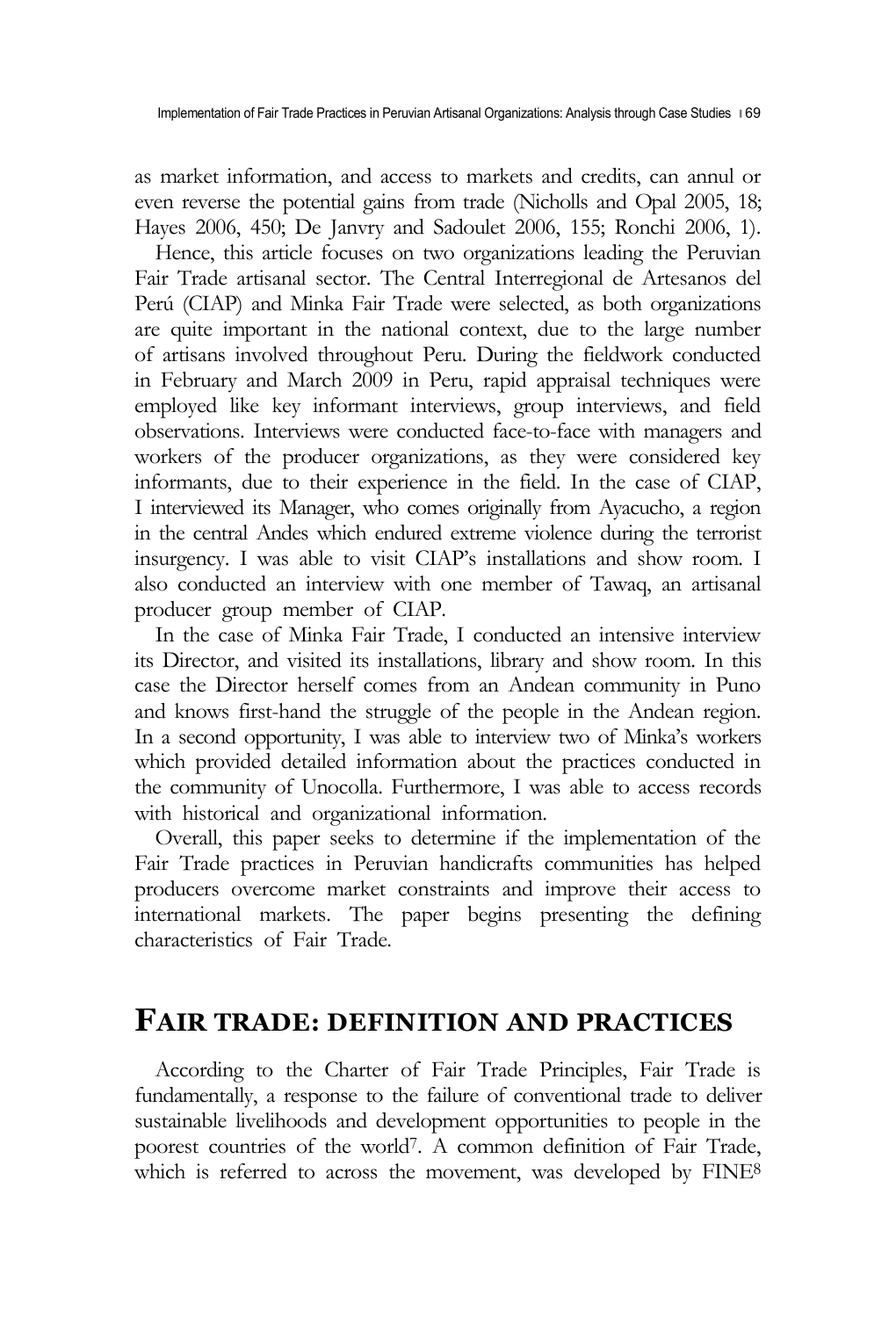in December 2001, and it states as follows:

Fair Trade is a trading partnership, based on dialogue, transparency and respect, that seeks greater equity in international trade. It contributes to sustainable development by offering better trading conditions to, and securing the rights of, marginalized producers and workers – especially in the South. Fair Trade organizations (backed by consumers) are actively engaged in awareness raising and in campaigning for changes in the rules and practices of conventional international trade.

Raynolds and Long (2007, 15) offer a comprehensive explanation of the Fair Trade objective: to empower marginalized producers and workers to develop their own businesses and wider communities through international trade instead of aid, improving in this way farmer and worker livelihoods through direct sales, better prices, and stable market links as well as support for producer organizations and communities, thus transforming international trade. Thus, Fair Trade differs from the traditional economics as it is not based only on financial goals but rather it incorporates non-economic trading criteria such as ethical, environmental and developmental dimensions (Strong 1997, 8).

For southern farmers and workers Fair Trade is expected to offer resources for social and environmental projects, while to Northern consumers, Fair Trade provides product options that uphold high social and environmental standards (Raynolds 2009, 1083). Luetchford (2008, 153) explains that Fair Trade presents an image of the economy in which consumers look beyond value for money to consider the social context within which things are made, and the role these things play in sustaining meaningful human relationships.

Thus, Fair Trade can be defined by several key practices. Based on the model suggested by Nicholls and Opal (2005, 6-7) Fair Trade in operational terms considers the following practices:

- ∙ Direct purchase from producers and establishment of long-term trading partnerships ● Ensure prices for producers that cover the average cost of production<sup>9</sup>
- 

<sup>7</sup> WFTO – World Fair Trade Organization. A Charter of Fair Trade Principles, (accessed January 2011). http://www.wfto.com/index.php?option=com\_content&task=view&id= 1082&Itemid=334

<sup>8</sup> FINE is the acronym used by the informal association of the following organizations: Fairtrade International (FLO), International Fair Trade Association (IFAT), now the World Fair Trade Organization (WFTO), Network of European Worldshops (NEWS!) now disbanded, and the European Fair Trade Association (EFTA).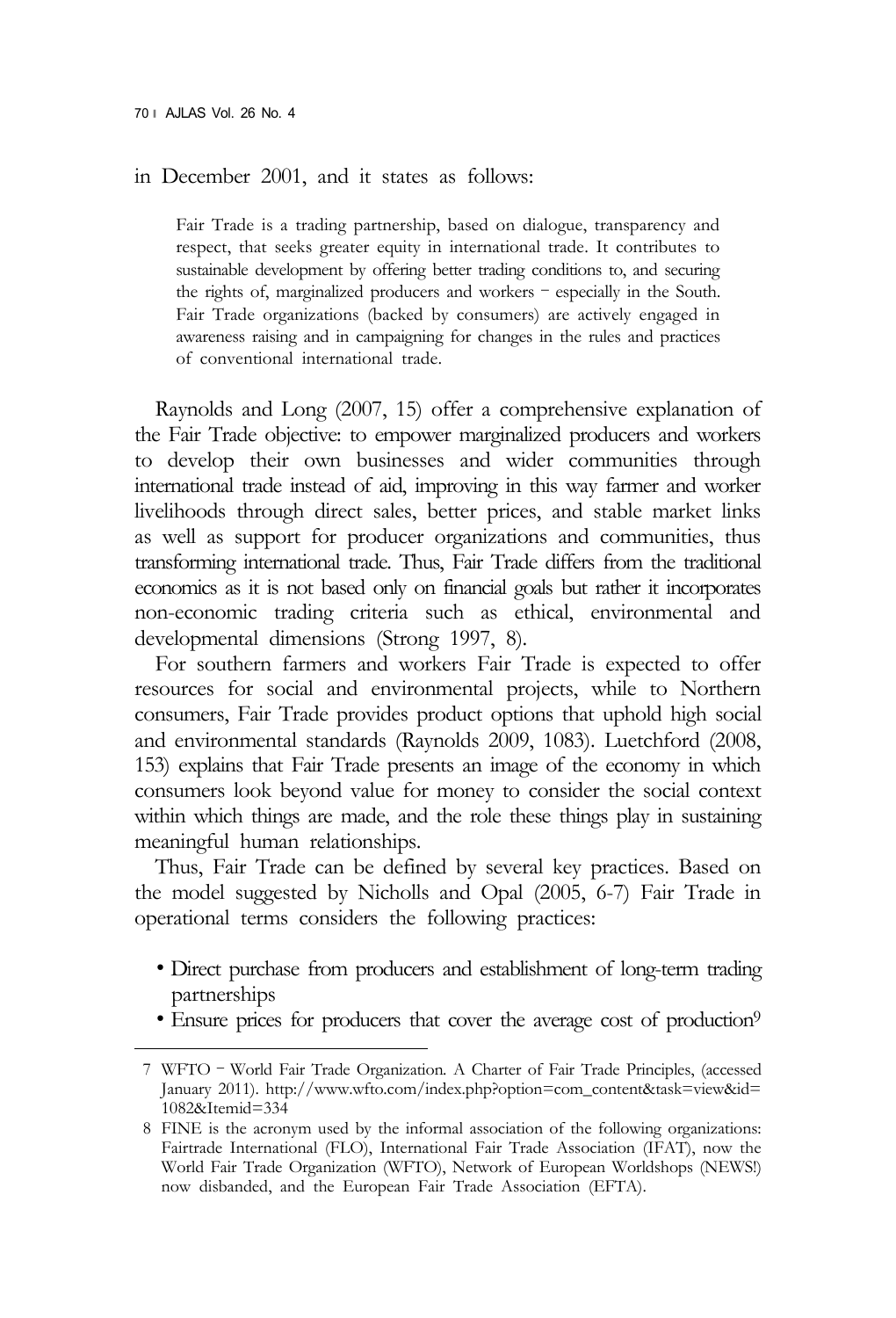- Payment to producers of an agreed social premium (often 10 per cent or more of the cost price of goods)<sup>10</sup>
- 
- 
- Provision of advance payments to producers<sup>11</sup><br>• Provision of market information to producers<br>• Farmers and workers democratically organised, and adherence to International Labour Organization (ILO) conventions <sup>∙</sup> Adherence to sustainable practices
- 

The World Fair Trade Organization (WFTO) considers as one of its standards for Fair Trade organizations the payment of a Fair Price12 and does not consider the payment of a floor price and premium; however some authors have recognized these two practices as part of Fair Trade<sup>13</sup>. As mentioned before, these practices aim to help rural producer surpass

market imperfections. Nicholls and Opal (2005, 18-19, 32-36) and Osterhaus (2006a, 37-38) point out the following market imperfections as major constraints for the rural producer to benefit from trade: (1) lack of market access; (2) imperfect information; (3) lack of access to financial markets; (4) lack of access to credit; (5) inability to switch to other income generating activities; and (6) weak legal systems and law enforcements. Thus, the remoteness and lack of infrastructure forces producers to rely on middlemen to sell their products. The limited access to radio, newspapers, telephones, or internet makes them unable to access price information, and leaves them at the mercy of the middlemen. Similarly, the lack of rural banks and the constraints in their lending policies result in a lack of access to credit for producers and farmers in the South. Furthermore, changing income generating activities implies high risk for producers and farmers who have produced the same crafts and cultivated the same crop for generations. In these cases the Fair Trade practices like organization of producers, provision of fair prices and pre-payments, the establishment of direct and long-term trading relationships, and the promotion of social

<sup>9</sup> Prices are set taking account of local economic conditions.

<sup>10</sup> The social premium is paid on top of the Fair Trade price.

<sup>11</sup> Importers are required to pay in advance up to 60 per cent of the total purchase price, if requested by producers.

<sup>12</sup> Standard Four considers the payment of a fair price, which has been mutually agreed by all through dialogue and participation, provides fair pay to producers, and can also<br>be sustained by the market. Where Fair Trade pricing structures exist, these are used as a minimum. Fair pay means provision of socially acceptable remuneration (in the local context).

<sup>13</sup> See for example: Ruerd, Fort and Zúñiga-Arias (2009), Jaffee, Kloppenburg and Monroy (2004).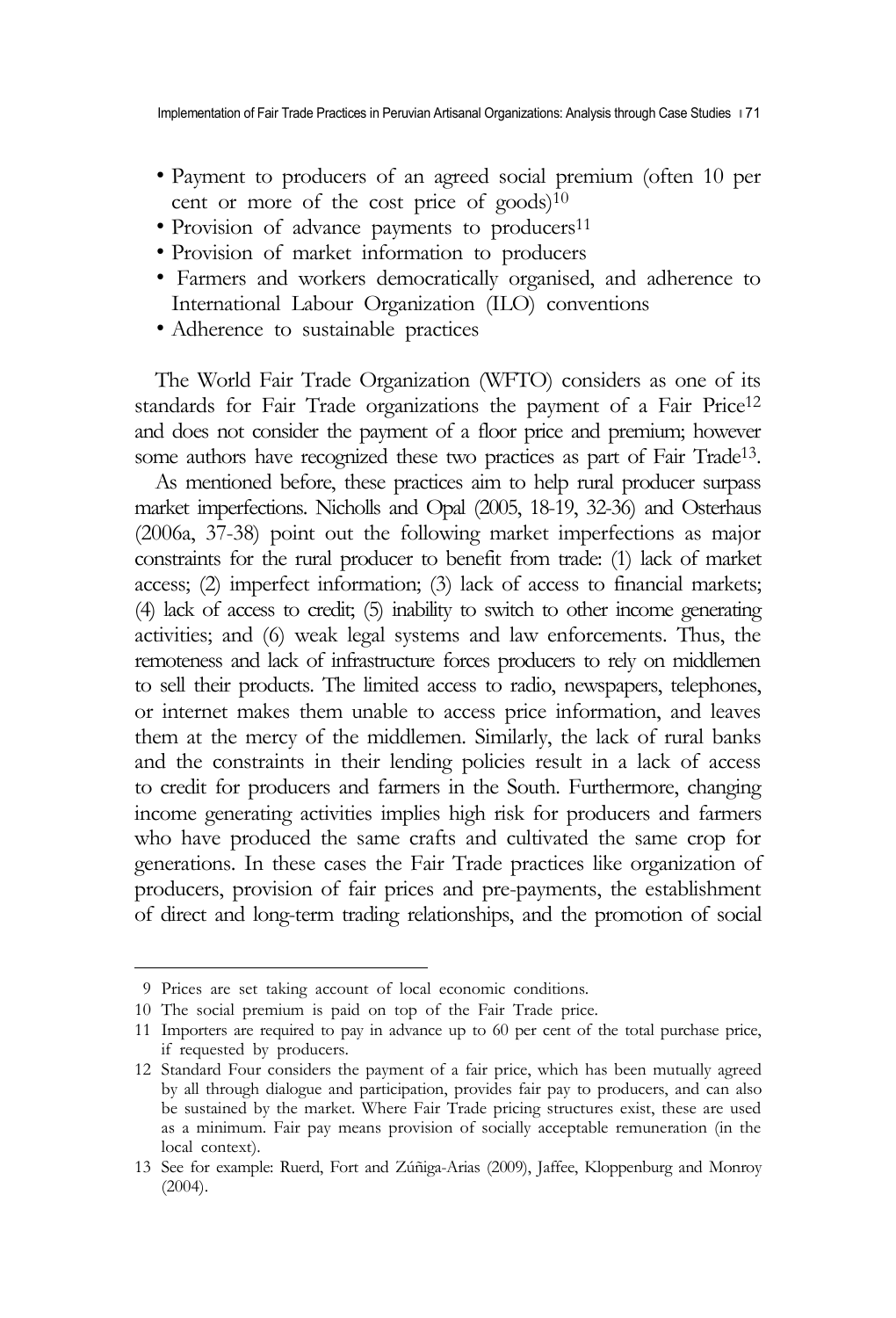justice and sustainability aim to palliate market imperfections and strengthen producers markets.

#### **Fair Trade Products and Certifications**

In 2009 "A Charter of Fair Trade Principles" defined Fair Trade products as "goods and services that are produced, traded, and sold in accordance with the Fair Trade principles and, whenever possible, verified by credible, independent assurance systems such as those operated by FLO (Fairtrade-Certified) and WFTO (Sustainable Fair Trade Management System)"14. Thus, Fair Trade products follow two different but complementary approaches: the integrated supply chain and the product certification approach. According to Commons (2008, 15), the product certification approach is well understood and defined through the Fair Trade International Organisation (FLO) certification process, while the integrated supply chain approach has not been so clearly defined before, although it has long been implemented in one form or another, by WFTO members.

Product certification is an essential element of the Fair Trade model. In 1997, several international initiatives led to the formation of FLO, organization responsible for setting the producer guidelines and minimum pricing for products to carry the Fairtrade Mark. Nowadays, many agricultural Fair Trade products are recognized by the Fairtrade Mark which guarantees independent auditing of Fair Trade goods and offers consumers an important degree of reassurance when buying Fair Trade products. Handicrafts and textiles although produced under the Fair Trade guidelines do not carry the Fairtrade Mark as there is no certification by FLO for products of this nature. The lack of a product certification is mainly based on the fact that to certify handicrafts or textiles is complicated, as the production techniques and specifications are more diverse, and it is nearly impossible to devise and audit certification standards that could be applied to all of them (Nicholls and Opal 2005, 24). In these cases, the WFTO is in charge of monitoring those organizations which are 100 per cent committed to Fair Trade. The WFTO has its own logo that serves to identify the members who are judged to be working according to Fair Trade principles in all their business activities15. Currently, the WFTO

<sup>14</sup> WFTO – World Fair Trade Organization. A Charter of Fair Trade Principles, (accessed January 2011). http://www.wfto.com/index.php?option=com\_content&task=view&id =1082&Itemid=334

<sup>15</sup> World Fair Trade Organization, (accessed March 2009). http://www.wfto.com/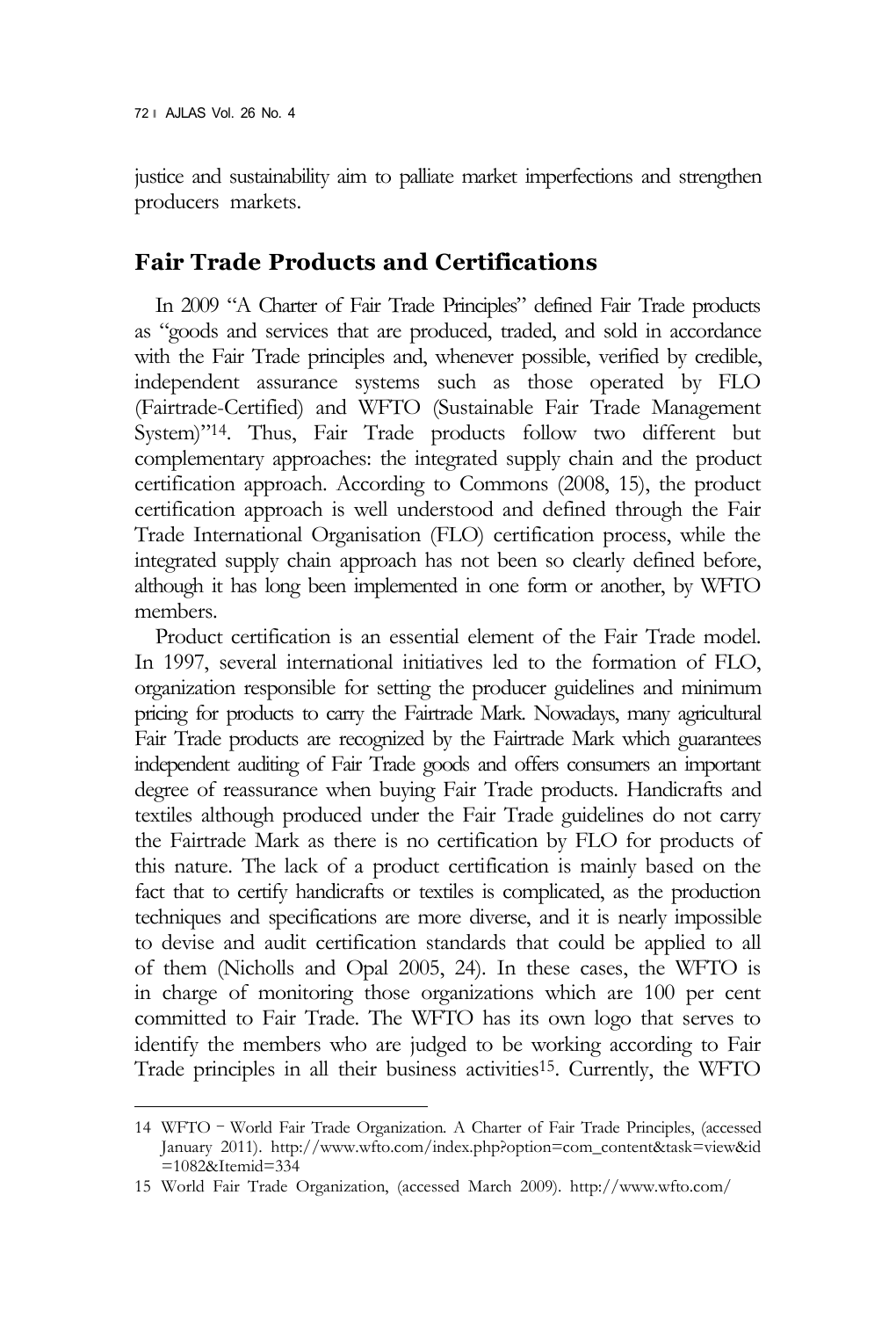is working to develop a system which aims to verify that an organization practices Fair Trade in all its activities. This system, called the WFTO Fair Trade System, is expected to allow handicrafts and textiles to be identified as Fair Trade.

### **PERUVIAN FAIR TRADE HANDCRAFTS**

Peru is a country with an unlimited number of local arts and craft products that originate in the various towns and particular ethnic groups. Peruvian artisans' products include textiles, pottery, jewelry, woodcarving, sculptures, leather articles, and tapestries (Mittiga 2004, 26-27). All these articles derive from the creative work of artisans, in an attempt to represent traditions and cultures from specific places in Peru. The artisanal work of indigenous Peruvians is seen as a complementary activity to agriculture or grazing, and it is needed in order to compensate for the precariousness of incomes from agriculture.

Traditionally, artisanal activities were oriented towards the farmers' own consumption. However, since monetary economy reached peasant communities16 cash sales have replaced the traditional barter in craft products. This implies the presence of intermediaries, who tend to exploit artisan workers (Contreras 1982, 101-107). Intermediaries usually visit the peasant communities to collect artisanal products which they then sell in their own commercial stalls in urban areas; however, the majority of them are also representatives for exports agencies. Regarding exchange, the clientele of the peasant-artisans is diverse, from merchants from Lima to international tourists. Nonetheless, the main marketing channel is still through intermediaries, wholesalers, retailers, and artisanal shops that hire some artisans directly. In this way, most of the artisans work by request. Contreras (1982, 110) indicates that despite the increasing commercialization of artisanal production, the living conditions of the peasant-artisans have generally not improved, with some exceptions. The prices of basic sustenance products have increased, as well as the inputs for craft production. However, the market prices for their artisanal products have generally remained the same and are controlled by merchants and intermediaries.

Against this background, Fair Trade represents a welcome alternative

<sup>16</sup> A "peasant community" or "Comunidad Campesina" in Spanish is a traditional form of organization of the Andean communities, which has its origins in pre-Spanish times. A Comunidad Campesina is defined by the Peruvian government as an autonomous organization, base for organizing communal labor and land use.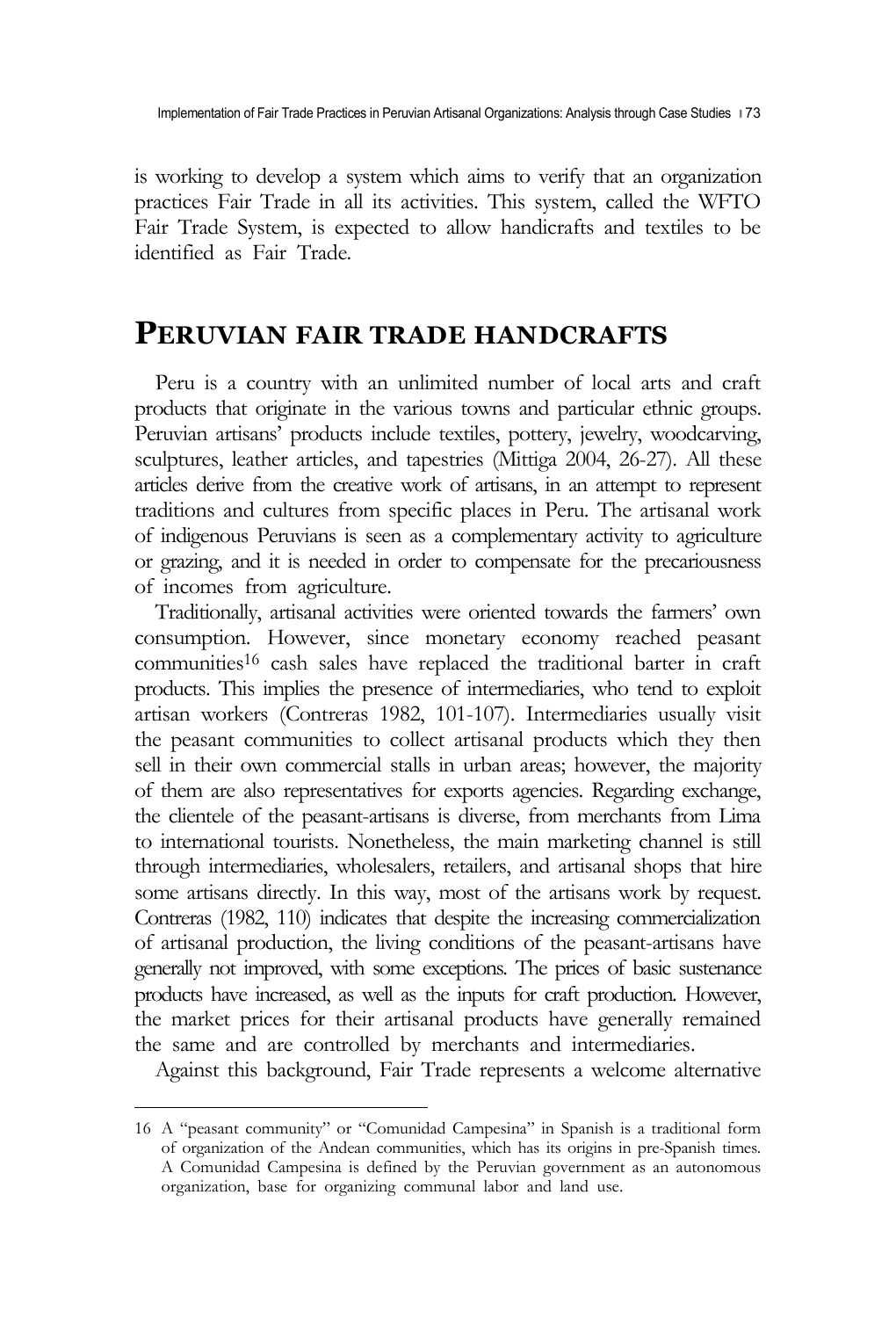since through practices such as the organization of producers, the access to financial resources, and the sustaining relationships, it eliminates several intermediaries from the commercial chain, thus providing benefits directly to the producers. Additionally, Fair Trade is likely to produce non-pecuniary benefits, such as preservation of indigenous cultures and products (Leclair 2002, 956).

According to the information found in documents provided to me during my field work by the Grupo Red de Economía Solidaria del Perú (GRESP), in the Peruvian artisanal sector there are twelve organizations identified with Fair Trade, some are WFTO members and some are not, but all of them work following the Fair Trade principles. Most of these organizations have central offices in Lima and the associated producers come from several departments, mainly Arequipa, Ayacucho, Cusco and Puno.

Artisanal sales in general consist of exports to U.S.A. and the European Union. The national market only represents a small percentage of turn over. Due to the lack of statistical data regarding Fair Trade exports, the data presented here was obtained from conference minutes from 2003 provided by GRESP and was collected by Mittiga (2004a, 25), who pointed out that the figures obtained are expected to have a high margin of error, because of the difficulty in distinguishing between the traditional market and Fair Trade market. Thus, it was found that in 2003 there was an increase in Fair Trade exports, the Fair Trade exports were US\$ 2'321,433, eight per cent of the total exports of the traditional market US\$ 29'864,000, while WFTO members account for 42 per cent of those Fair Trade exports with US\$ 982,878. The information provided by Mittiga also showed an increase in Fair Trade exports, rising to 19 per cent

when compared to 2002<sup>17</sup>.<br>According to the data gathered by Mittiga (2004, 25) the main constituent of the Peruvian Fair Trade exports in 2003 was ceramics, representing 40 per cent of the total Fair Trade exports. The share of textiles reached 30 per cent of the total Fair Trade exports while jewelry crafts accounted for 14 per cent. Other handcrafts exports have remained constant at 15 per cent.

In 2011, the main destination markets for Peruvian artisanal exports (Fair Trade and not) were the U.S.A., Germany, Japan and New Zealand. The most exported products were alpaca textiles (US\$ 4.6 million), and ceramic adornments (US\$ 2.9 million). The U.S.A. represents over 40

<sup>17</sup> Fair Trade Sales in 2002: US\$ 1'956,143, source: Mittiga (2004, 25).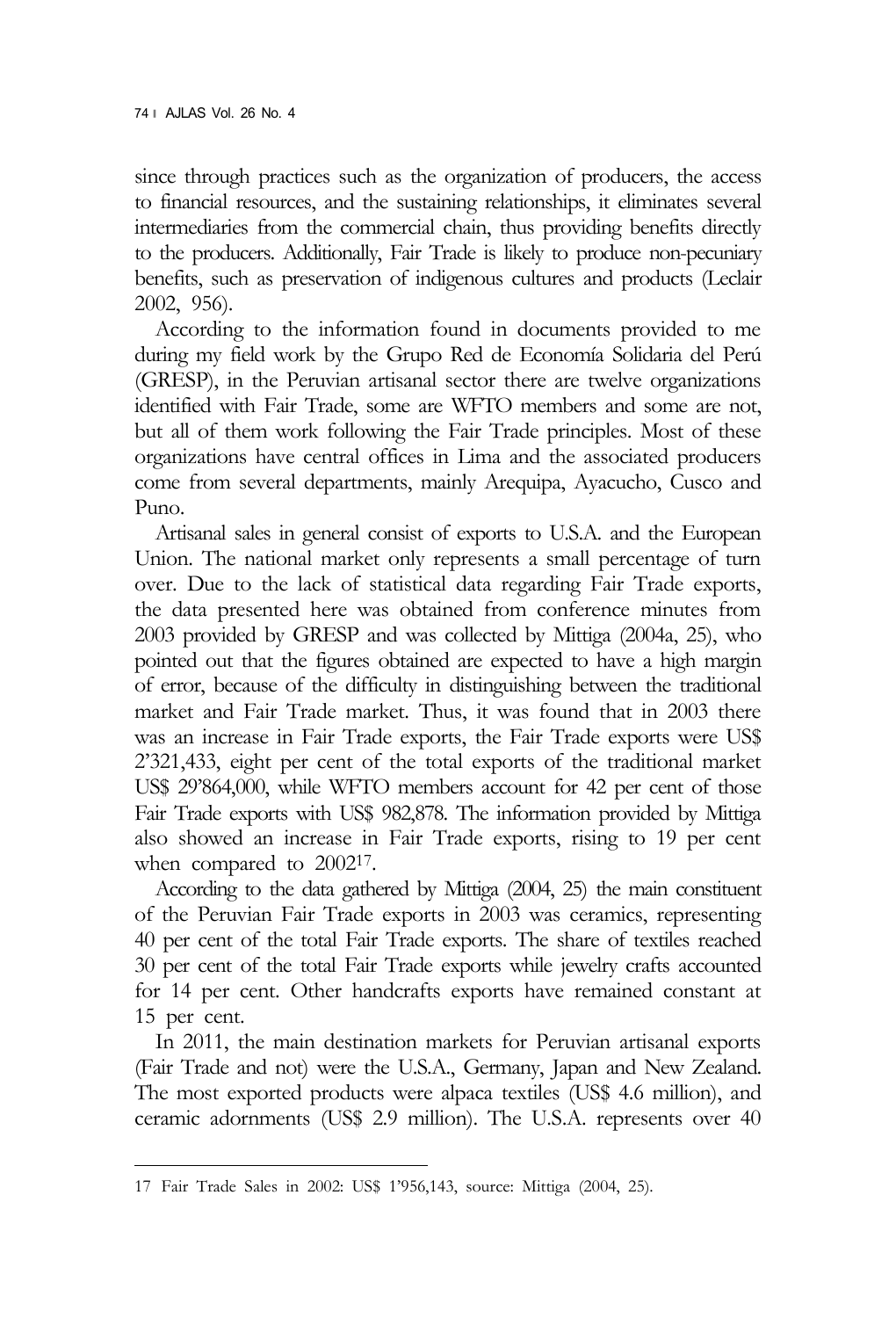per cent of the total artisanal exports with US\$ 22.6 million, followed by Germany with 3.7 million<sup>18</sup>.

After reviewing the situation of Fair Trade artisanal products in the Peruvian economy, the next sections present the case studies which aim to explore the implementation of Fair Trade practices. The information presented in the following sections is based on the primary data gathered during my fieldwork in Peru.

## **CENTRAL INTERREGIONAL DE ARTESANOS DEL PERÚ - CIAP**

CIAP is an organization of Peruvian artisans dedicated to the production and export of handicrafts. It was founded in 1992 by five artisan associations with the objective of improving the selling conditions of their products. Nowadays, CIAP counts with 21 base associate organizations ranging from 10 to 70 members; these are located in different areas of Peru. They include 395 family workshops that benefit 1,450 artisans directly and 2,300 people indirectly.

CIAP counts with a democratic structure in which directors are selected every two years among the delegates from the member groups. The organizational decisions are made in a general assembly, which keeps high levels of information available allowing transparency in the activities and the economic management.

CIAPs' main objectives are: to raise the living conditions of artisans and their communities; to promote the organization of artisans, strengthening those that already exist; to protect and preserve the Andean and Amazonian cultural identities; and to support the integral development of the members' communities. In order to achieve these objectives CIAP exports artisanal products made by its members through the company Intercrafts Peru.

Intercrafts Peru was established in 1994 in order to develop commercial activities on a nonprofit basis. The company is in charge of processing orders, tracking products during the production process, quality control, packaging and shipping. Its profits are capitalized and partly distributed between producers. These are also used in training projects, technical assistance and product development. Intercrafts is also a member of the

<sup>18</sup> Source: Sistema de Inteligencia Comercial de ADEX (Asociación de Exportadores del Perú).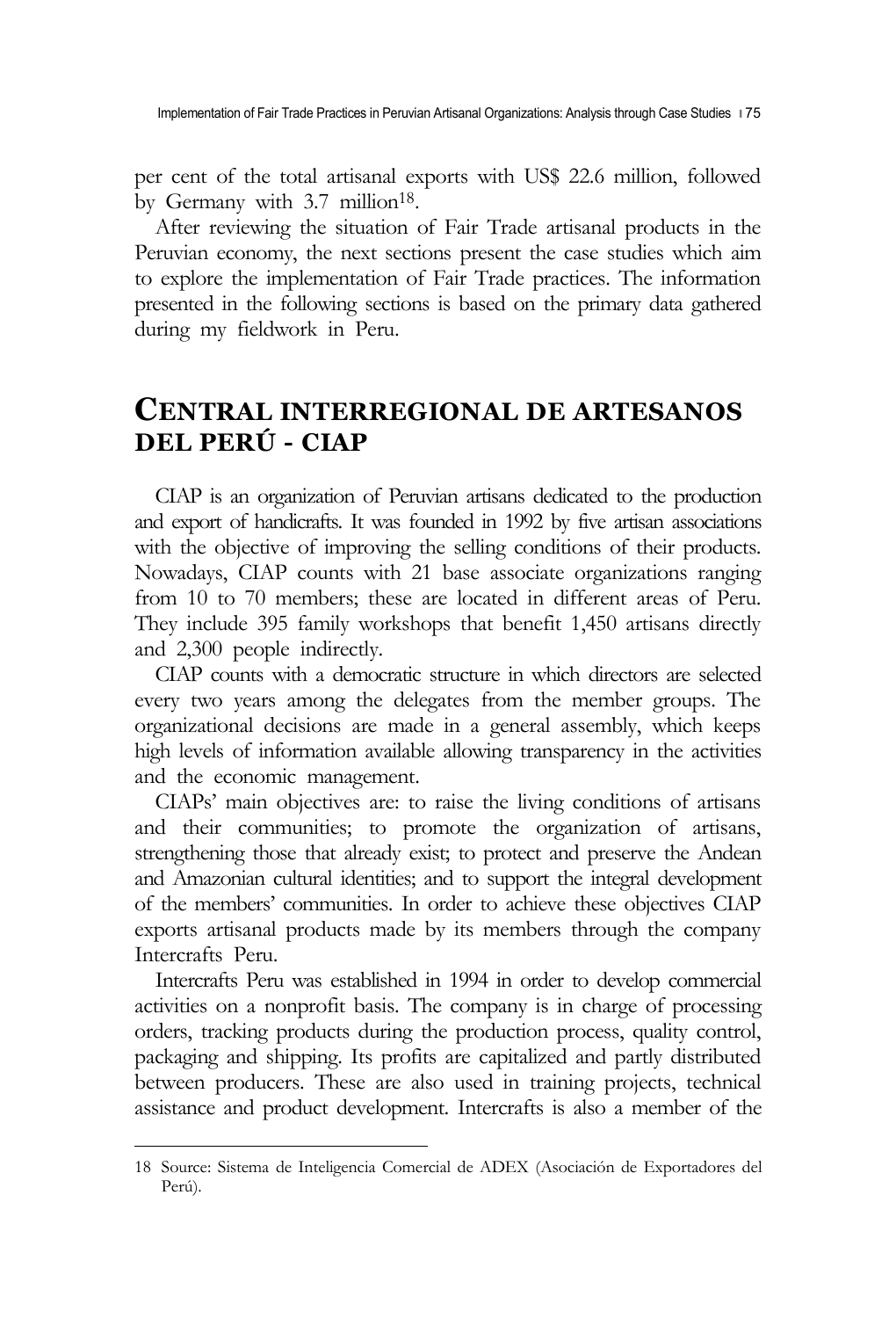WFTO and in 2005 it was recognized as one of the three best traders in artisanal goods at the national level<sup>19</sup>. Besides Intercrafts, CIAP counts with other organizations for the support

of its members. The Cooperative of Savings and Credit provides loans on the most advantageous conditions (interest rates are considered among the lowest in the micro finance market) as working capital, for establishing workshops, for payment of school fees, health expenses, etc. The Pachamama Turismo Alternativo sells tourist packages, mixing classical destinations with communitarian, ecological and artisanal tourism experiences. Its profits are destined to implement projects that benefit directly the local communities. The Promotora de Economía Solidaria (Pro-Ecosol) is in charge of promoting and managing the retail outlets in Lima and Puno. The suppliers for these shops are the CIAP's artisans, artisans of other Fair Trade and solidarity economy organizations, and organic producers.

CIAP's manager indicated that initially they commercialized their products only through middlemen, who were in charge of gathering products from different areas of Peru, and then they sold those to other intermediaries in Lima, and these did the same, but to middlemen in charge of exporting handicrafts. Hence, the link between the producers and the export middlemen was quite long. CIAP's had some direct customers which were solidarity consumers; thus their products were sold mainly through churches and non-governmental organizations (NGOs). According to CIAP's manager it was thanks to these organizations that they became familiar with the concept of Fair Trade in 1995, which until that moment was unknown for them. It was also through these solidarity organizations that the network of CIAP's contacts and clients grew.

In the year 2000, and after having implemented the Fair Trade principles, CIAP was able to join IFAT (now WFTO). According to CIAP's director Intercrafts has seen its Fair Trade clients increased thanks to the support of WFTO. In the late 2000's Intercrafts Peru was one of the three Latin American organizations selected by the WFTO to work on the Sustainable Fair Trade Management System (SFTMS) pilot project. According to a comment posted to CIAP- Artesanía Peruana Blog on March 3rd, 2011, the implementation of the SFTMS pilot had several stages which began with the study of the Fair Trade standards and the handbook for the SFTMS implementation. After some preparation regarding these topics, Intercrafts elaborated matrices and questionnaires for evaluation. The next

<sup>19</sup> Intercrafts Peru, (accessed April 2009). http://intercrafts.ciap.org/sommaire.php?lang=en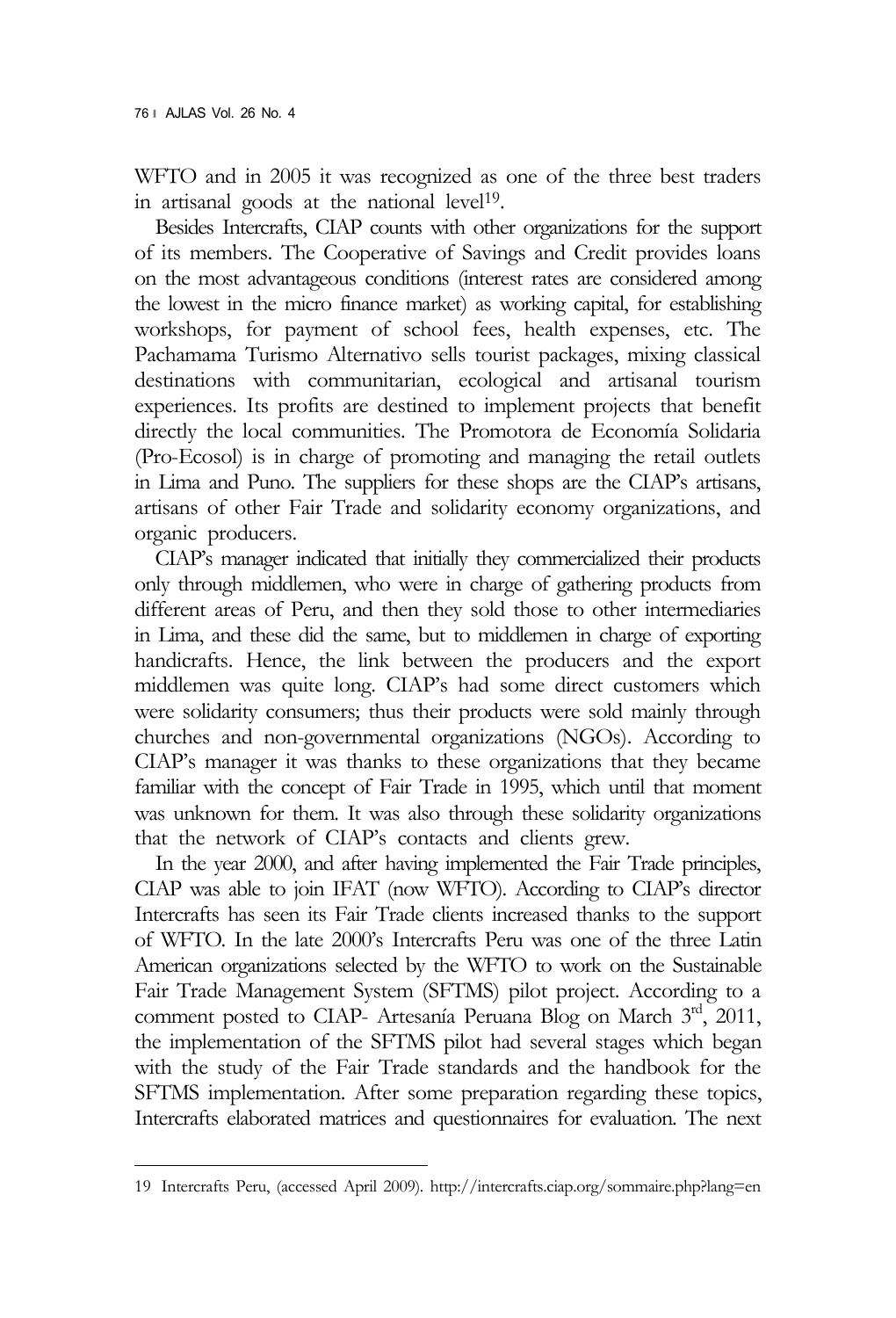step was to evaluate the artisans associations from Lima and Puno. After all the data was gathered and processed, an evaluation report was elaborated, and based on it, Intercrafts formulated an improvement plan. As part of this plan, activities were conducted to equip offices and workshops for internal and external auditing. Pamphlets and posters were developed with information related to the SFTMS, the Fair Trade Principles, environmental issues, etc., and were distributed to offices and artisanal workshops. CIAP's strategic plan was then also updated and several documents were prepared: policies, work descriptions and regulations to improve the operations and practices in the artisanal associations and workshops.

During the implementation of the SFTMS pilot project, Intercrafts came across several problems, including the high cost of the implementation process which is beyond the means of small organizations, the use of terms such as "fair price" which creates confusion among producers, and the contradictions between improving the producers' labor conditions and a market that does not permit an increase of production costs. All these issues are expected to be discussed inside the WFTO. In 2011 the SFTMS certification was renamed WFTO Fair Trade System and is expected to guarantee Intercrafts products as Fair Trade and increase its market opportunities.

So far being a member of the WFTO has been beneficial, as CIAPs' products are available to consumers in a much more direct way. The middlemen were cut out of the chain, and CIAP is the organization now collecting products from their artisans and selling them directly to international markets. CIAP pointed out that the main destination for its products is Italy, followed by France and the U.S.A. As Jorge Loayza indicated in a *La Republica* article dating from February 15, 2009, CIAP exported handcrafts worth US\$ 900,000 in 2008. Contracts were indicated to last for approximately one year for U.S.A. clients, and between four to five months for European clients. Intercrafts receives their clients' payment in two parts, 50 per cent of the order is paid on advance, and the rest is paid when the client receives the merchandise. As artisans do not have enough resources to wait until the goods are sold in the countries of the consumers, the payment system for artisans is adapted to their needs. Thus, artisans receive pre-payments between 30 to 40 per cent according to their organizational levels. The rest of the payment is done when artisans deliver their products.

CIAP is said to have improved the lives of its artisan members. The director of CIAP mentioned the case of the producers from Vitarte,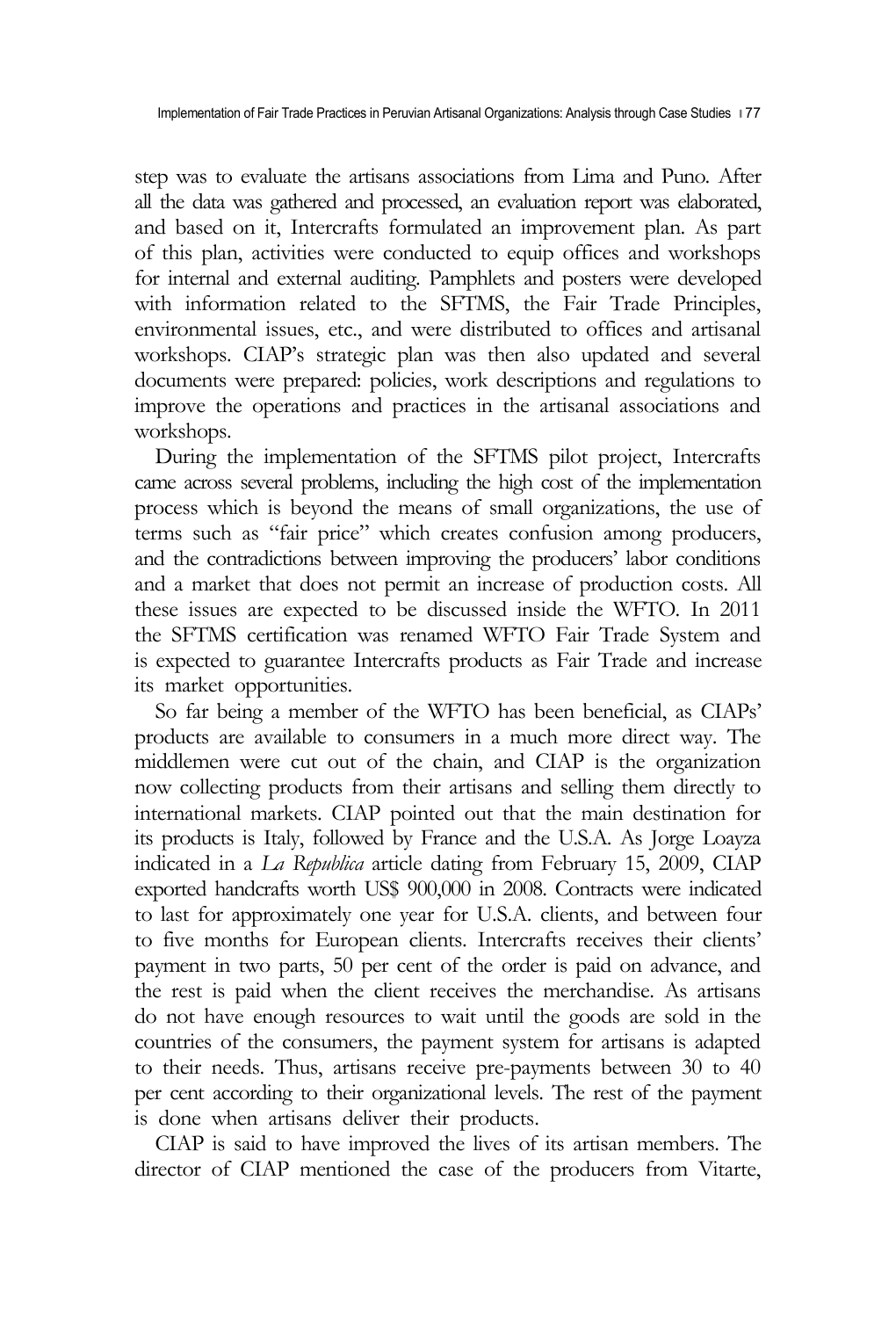who came to live on the outskirts of Lima, escaping from the violence and terrorism in Ayacucho, a department of Peru located in the southern Andes. These producers are organized in an artisan association called Tawaq (Talleres Asociados Wari Ayllu de Quinua) which commercializes ceramics and is composed of 29 associates. Tawaq is one of the funding members of CIAP and was established in 1991. Its associates are originally from Quinua, Ayacucho. According to the information provided by a member of Tawaq, the most sold handicrafts are traditional nativity sets. Through the benefits obtained from the Fair Trade commercialization of their ceramics, several ventures have been undertaken, for example the organization of funds in order to provide loans to their associates for the purchase of land plots. The amount of lending is between 2,500 and 3,000 US Dollars with an interest of one per cent per year. According to CIAP's manager, 90 per cent of the artisans of Vitarte now have their own houses. This information was confirmed by the member of Tawaq who explained that initially artisans purchase land plots where later houses are built gradually according to their possibilities. Other funds are dedicated to cover health and burial expenses. Thus, it is found that artisans from this association are financially independent, and dedicated to ceramics production.

The case of Tawaq is one example where artisans live from handicrafts production, however, in several provinces the main activity of the producers is still agriculture; other activities have not had much effect on their lives. In this regard, CIAP's manager indicated that they are promoting alternative tourism, which is expected to have more effective results, as the artisans would have the chance to sell their crafts directly to the tourists. CIAP is offering credits to producers from regions with tourist potential, in order to improve houses and create accommodation. This is the case with Amantani, an island located on Lake Titicaca, near Puno, whose inhabitants are extremely poor. Nowadays several houses in this area have already been improved in order to accommodate tourists.

CIAP has also been supporting the development of local Fair Trade for more than eight years. CIAP has organized several marches in Lima and other departments of Peru aiming to spread the Fair Trade concept. These marches were organized with the assistance of the WFTO and other organizations. CIAP also conducts campaigns to raise awareness and to reach out to more artisans. Moreover, there is a network of Fair Trade shops distributed across Latin America. CIAP has Fair Trade shops in Lima and in Puno, in this way promoting the development of the internal Fair Trade market within Peru.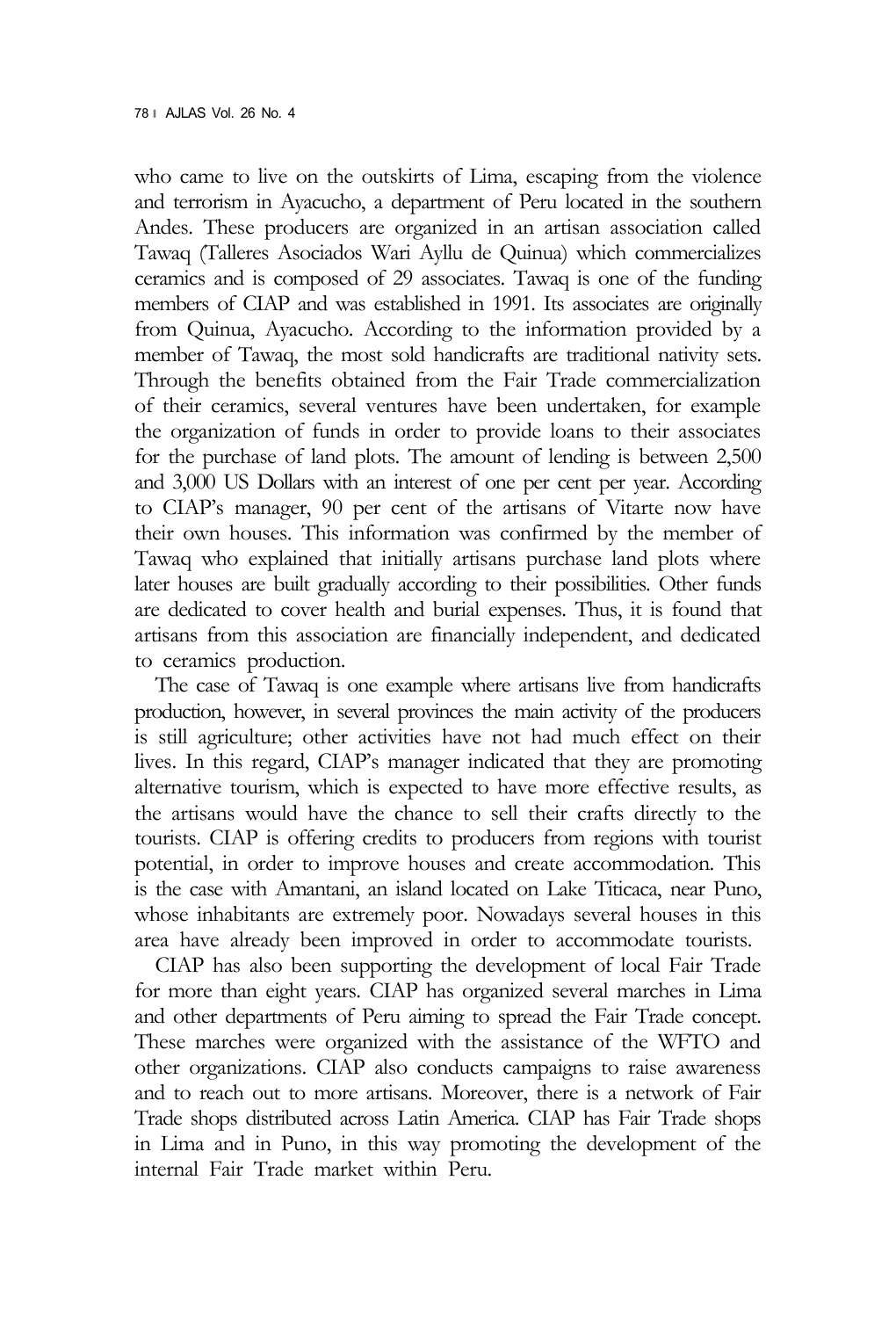Implementation of Fair Trade Practices in Peruvian Artisanal Organizations: Analysis through Case Studies  $\vert$ 79

Regarding government support, CIAP's manager indicated that Fair Trade is unknown to most government institutions, and it is seen as opposed to the traditional market. The national government supports free trade and private enterprises, and lacks interest in Fair Trade ventures. Thus, a large percentage of the Peruvian population who live in extreme poverty and work producing handicrafts are not being supported by the government, or even face barriers created by governmental tributary institutions. On the other hand, CIAP is supported by NGOs and several municipalities.

### **MINKA FAIR TRADE**

Minka Fair Trade is a nonprofit private organization. It was established in 1977 by indigenous rural producers who were among the poorest in Peru. Minka represents 61 democratic organizations of peasants-artisans producers, consisting of around 3,000 members. The majority of them, 83 per cent are located in Andean rural zones and 17 per cent in the marginal urban areas.

Minka is dedicated to productive commercial and organizational activities aiming to support indigenous artisans. Thus, Minka offers three different lines of products:

- ∙ Textiles which are made out of hand-spun and hand-knitted alpaca, like sweaters, knitted caps, gloves, mittens, scarves, shawls, plush animals, arm and leg warmers, bags, etc. Other textile products are made of organic cotton such as sweaters, scarves, shawls, bags, placemats and tapestries. <sup>∙</sup> Food which consist of grains such as quinoa, kiwicha, kañiwa; and
- essential oils such as muña, arrayan, hinojo, toronjil, eucalyptus etc. <sup>∙</sup> Adornments and gifts made out of ceramic, like vases, wall adornments,
- candleholders, decorations, whistles, tableware and wind-chimes. Others are made from gourds20, vases, ornaments, mirrors, jewelry boxes, and instruments. Minka has also a jewelry line made of woven silver, semi-precious stones, earrings, necklaces, bracelets, pendants, rings, etc. Musical Instruments are ocarinas, whistles, flutes, rain sticks and drums21.

<sup>20</sup> Gourds are the hard-shelled fruits of a variety of plants related to melons. The dried shell is used for bowls and other utensils, and it is used ornamentally.

<sup>21</sup> Minka Fair Trade, (accessed November 2008). http://www.minkafairtrade.com/home.html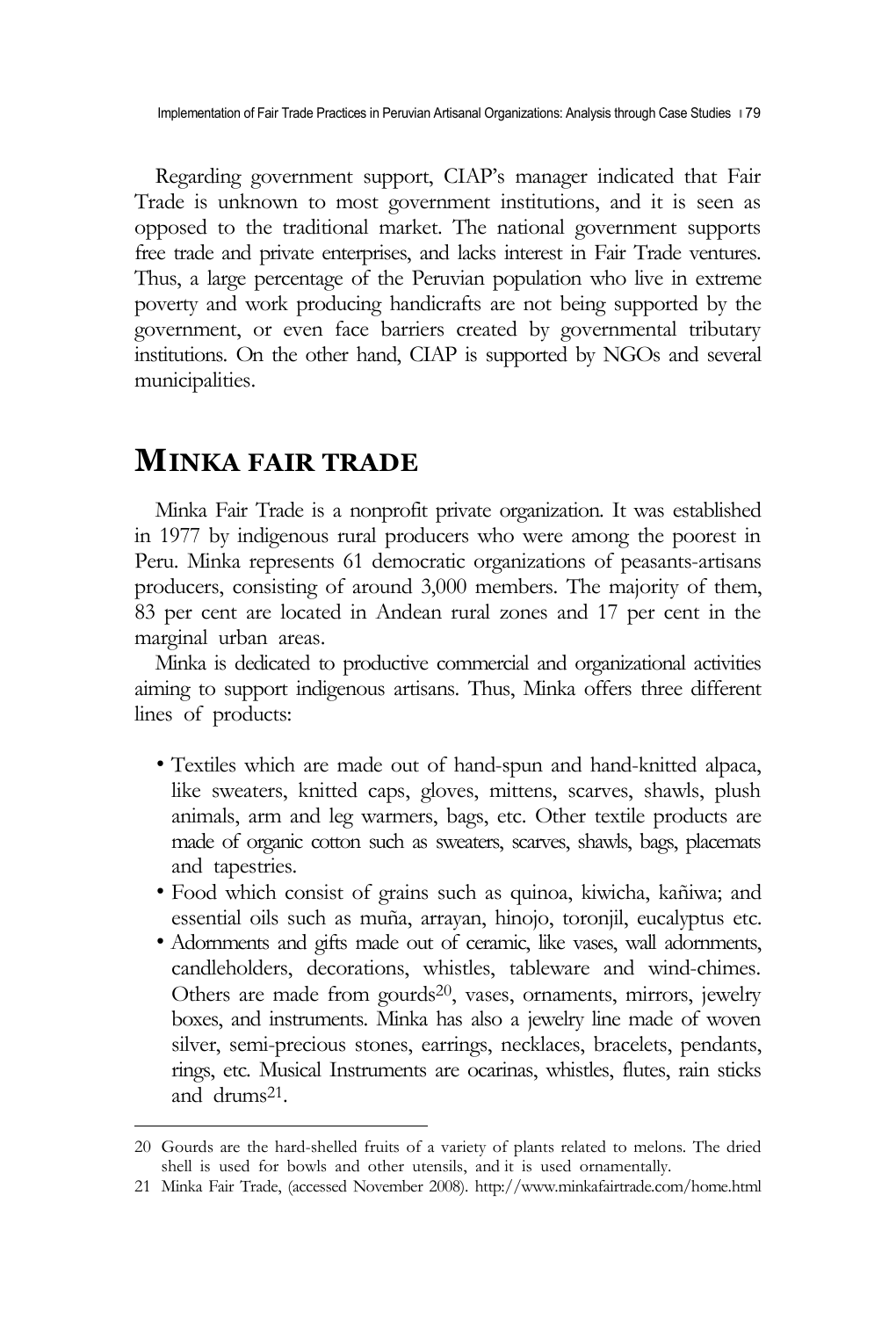Initially, these crafts were sold through catalogues and the European market was their main destination. Minka's director pointed out that it was through their clients catalogues that Minka became known as a Fair Trade organization in Europe. Since then Minka has exported handicrafts and food.

Minka was one of the first members of IFAT (now WFTO) to belong to the southern hemisphere. In 1991, in the IFAT general assembly, the Director of Minka became one of the members of the IFAT Directive Committee. During her years as a member of the Directive Committee, she promoted the inclusion of southern producers as IFAT members. Despite being a member and previous director of IFAT, the Director of Minka explained that this membership does not guarantee that WFTO buyers would only buy from other WFTO members. As a result, several middlemen state that they work under the Fair Trade system, and are selling products to WFTO members without giving any proof or accreditation. This situation allows these middlemen to sell their products at cheaper prices than companies working in Fair Trade. Minka indicated that WFTO had refused to make changes regarding this issue, and explained that the reason behind this position was that to demand that WFTO members buy only from other WFTO members would be inconvenient for buyers from developed countries. When Fair Trade producers face this kind of situation, they are not able to compete.

At an international and national level, Minka has worked for the development and growth of Fair Trade, organizing several workshops in countries such as Bolivia, Chile, and Paraguay. Minka's director indicated that they promote Fair Trade by organizing training and conferences, and collecting extensive materials on the topic. At the local level, Minka promotes agricultural and artisanal production, rescuing traditional crops, methods of production, and processing technologies, and offering these products on the international Fair Trade market. In tourism, Minka promotes the development of tourist packages that bring together producers and consumers.

Minka's commercial activities are directed to establish channels for direct sales of improved products that have been adapted to consumer needs in order to augment the income of producers. Thus, Minka has managed to establish strong lasting relationships with clients like e.g. People Tree from the United Kingdom, and Trade Aid from New Zealand. The profits from these commercial activities and other external revenue sources are annually distributed between the producer organizations in order to finance community development projects proposed by each community.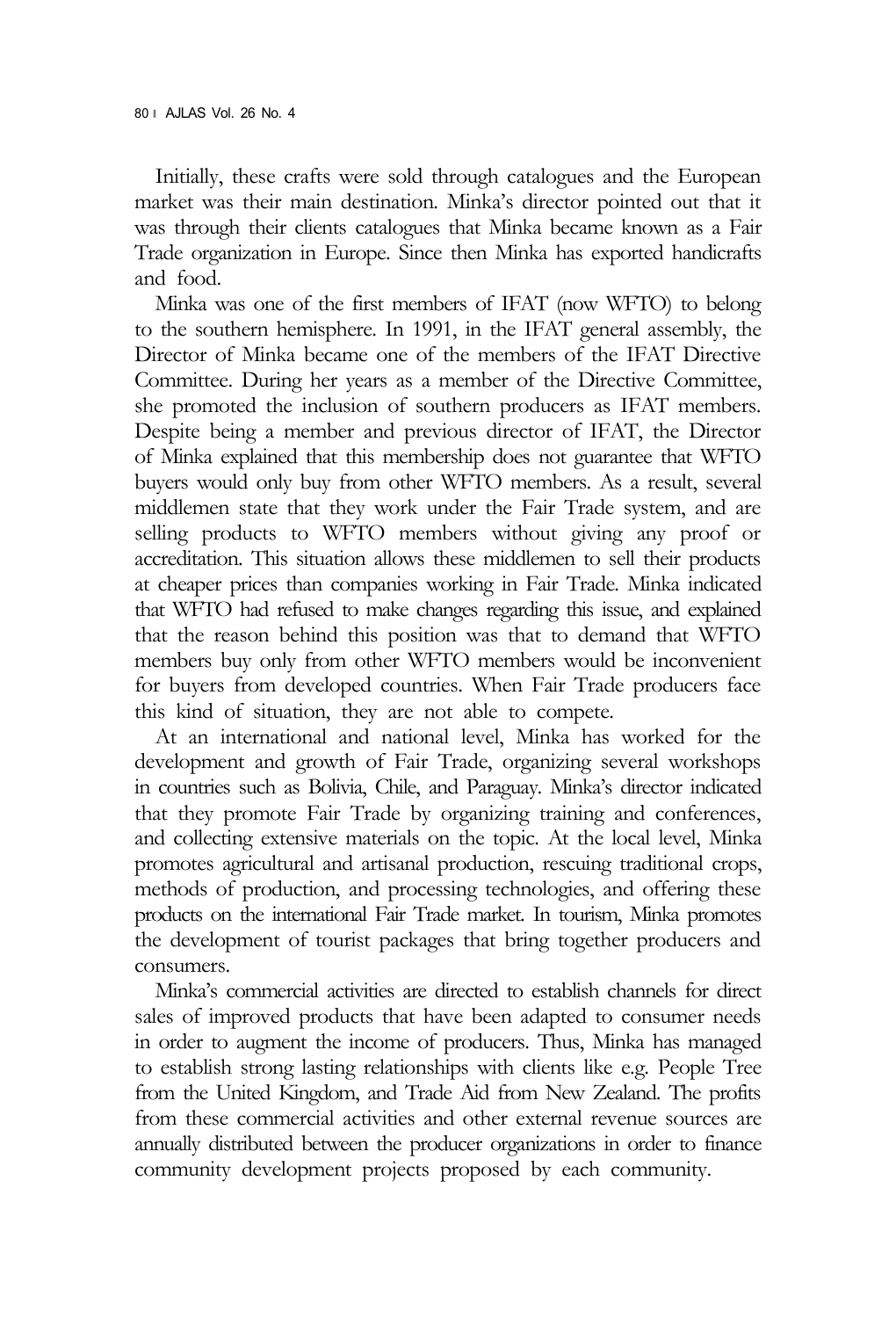Implementation of Fair Trade Practices in Peruvian Artisanal Organizations: Analysis through Case Studies ∣81

The main beneficiaries of Minka's actions are 3,000 producers located throughout Peru. These producers are grouped in small democratic organizations. Most of them are artisans by tradition, who learned the craft from their ancestors, and who live in the areas in which each artisanal line originated. Additionally, most of them have Quechua ethnicity, and the majority are women. According to the documents provided by Minka, rural producers tend to work also in agriculture and livestock, which allows them to have an income that is complementary to the artisanal activity. The producers from marginal urban areas combine their artisanal activities with informal commerce, basic services (such as maids, guardians, and janitors), civil construction, and temporary jobs in mining.

Producer groups relate to Minka by their own initiative and decision, that is reconfirm each year, delegating in this way commercial representation and requesting technical assistance from Minka. According to information extracted from Minka's documents, classification of producers into categories is based on the compliance to the Fair Trade producer standards. Additionally, a participatory scheme is used, in which producer groups become agents working towards the general goals. Hence, Minka's strategy for working with producers is based on the exchange of knowledge.

In the following section, the focus turns to one of Minka's producer groups.

#### **The Unocolla Community**

The community of Unocolla is located northwest of Juliaca, in the Department of Puno, in the south of Peru at 3,800 meters above sea level in the Andes. Most of its members produce textiles made from hand spun and hand knitted Alpaca fabric. The language spoken in this area of Peru is Quechua, an indigenous language of the Central Andes. The community of Unocolla is made up of 500 rural indigenous families, each with no more than two hectares of land. All these families live in extreme poverty and their living conditions have changed little until recent years. Moreover, the weather conditions are extreme in this area of Peru: the severe climate allows only rain fed agriculture. The main agricultural products are potatoes, *quinoa* and *kiwicha* (both grains) and *chuño* (dehydrated potato), which are typical highland crops. These crops are intended for the community's own consumption and local commercialization.

The main activities of the people of Unocolla are agriculture and cattle rearing. Nevertheless, these activities are not enough for their survival,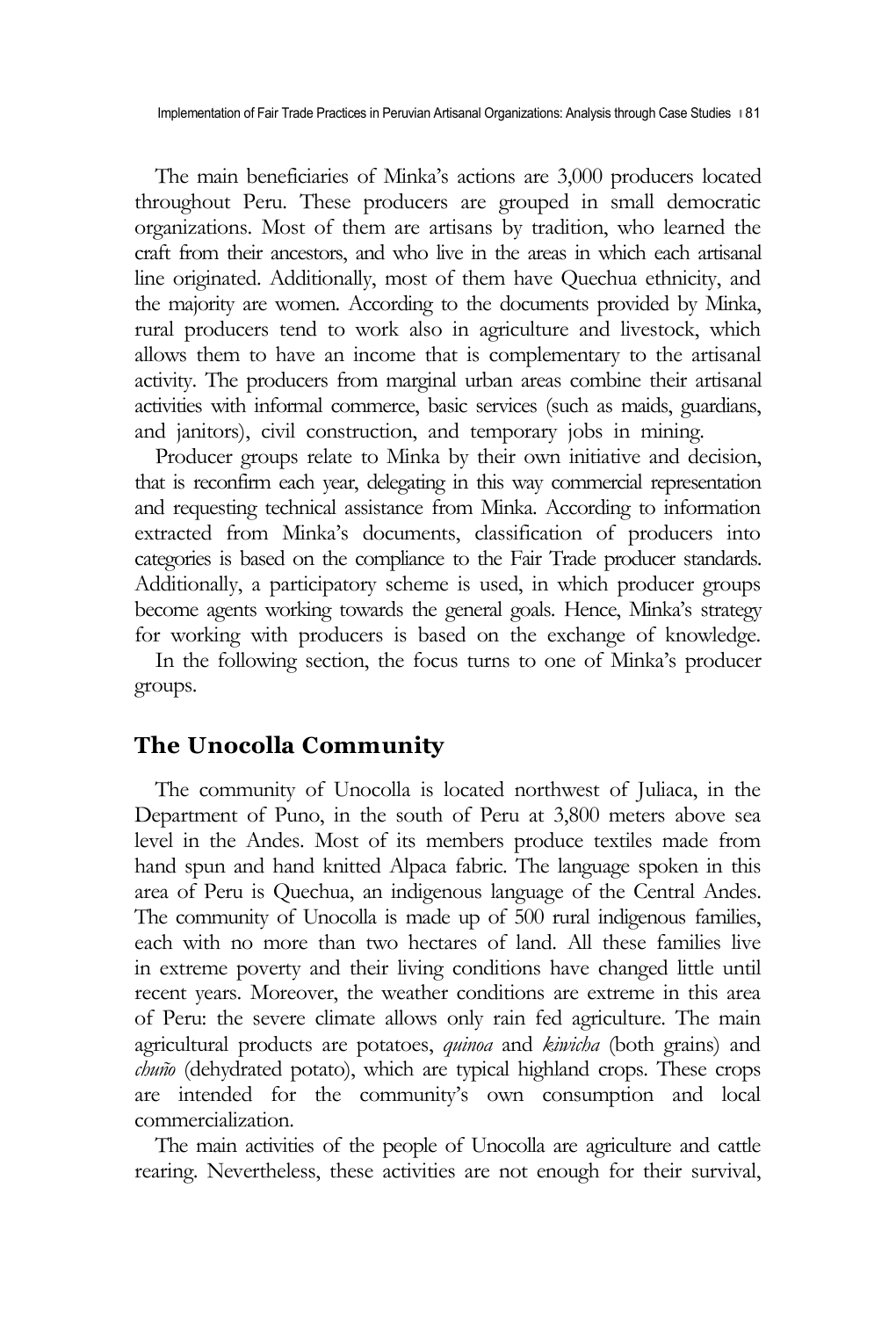so therefore the people of Unocolla have to relay on alternative activities. Knitting represents a convenient alternative as most of the community members are skilled knitters by tradition. In the late 1970s, the Unocolla community started working with Minka producing knitted garments. Minka introduced them to Fair Trade and they have been working together ever since.

However, due to the harsh climate of the Andes highlands and the lack of alternative income generating activities, men from the community tend to migrate to the cities in the off-season, once they have finished harvesting and knitting. In the towns they search for unskilled jobs, and usually work as laborers in construction and digging, which tend to be very low paid. The income received from these activities allows them to survive, to purchase food and housing until the next order for Fair Trade knitting comes in, and they return to the community. According to the information provided by Minka, only in a few cases do Unocolla's men earn enough money to be able to send or bring it home.

Minka's interviewed producers indicated that women are the ones who stay in the community throughout the whole year, taking care of the children and the elderly, as well as the animals and crops. By tradition, the women of the community learn how to do the household chores from an early age, including how to knit, in which they have developed a high level of proficiency. Due to the intensely cold weather in this region of Peru, there is a high demand for warm clothes. Hence, spinning and knitting alpaca wool has become the best income source for the community due to the craftsmanship of their women. Furthermore, the tools they need for such activities consist of a drop spindle (called *pushka* by the locals) and knitting needles. They knit sweaters, caps, gloves, mittens, scarves, shawls, plush animals, arm and leg warmers, bags, and more all made of alpaca, sheep and other fibers.

These products were traditionally sold in the local market until the late 1970s, when the Unocolla community, as a Comunidad Campesina, began working with Minka to overcome the extreme poverty. A Comunidad Campesina is defined by the Peruvian government in the law  $N^{\circ}$  24656, the General Law of Comunidades Campesinas, which states that a peasant community is a democratic institution, autonomous in its organization, as well as economically and administratively. The Comunidad Campesina should be established for communal work and land use, within the framework of the Constitution and the related provisions.

A peasant community is, in this way, a democratic organization, where leaders are elected by the community. In the case of the Unocolla community,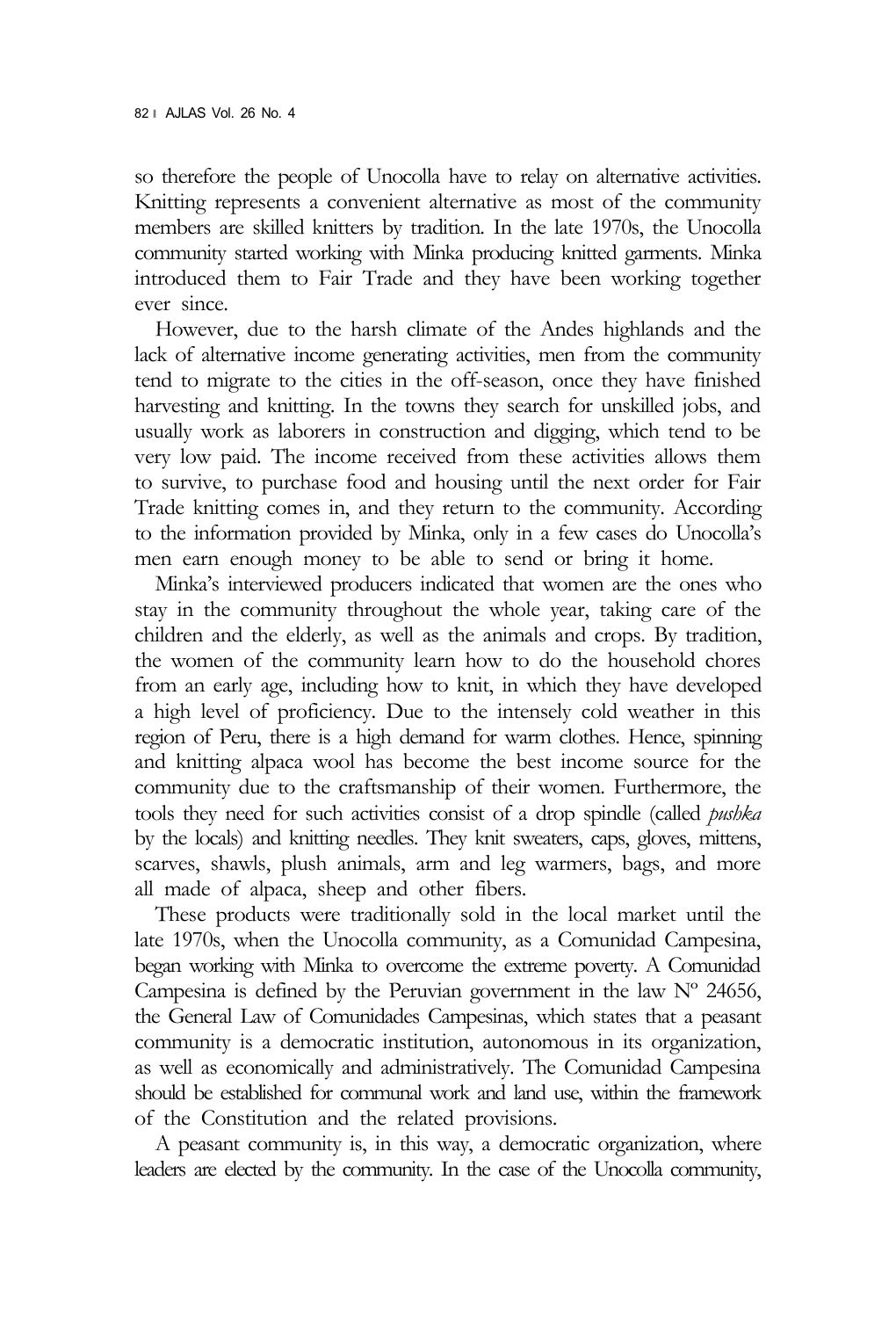the leaders of the peasant community are also the ones in charge of different town committees. Thus, the organization facilitates more structured forms of work. Additionally, the democratic organization of the peasant community guarantees that the producers receive the benefits of Fair Trade. According to the information provided by Minka's workers, there is an artisans committee, which is the one in charge of the production of alpaca knits. This committee works with members of the community who agree to join voluntarily. Most of them are experts in ancestral textile production techniques that they have used to produce textiles and clothes for themselves. Their knowledge of the characteristics of alpaca wool has made it possible for the artisans to develop techniques for knitting rapidly.

The women from the community have two types of work routine, one for Fair Trade and a second one for the traditional market. For the Fair Trade market, they work as directed by Minka, which is responsible for sending them detailed information on production. The leaders of the artisans committee are given instructions, and sometimes also samples, and as the next step they convene an assembly in order to divide up the order and to instruct the rest of the community. Once the members of the group have finished their assignments, they bring the finished products to the Artisan Center in order to check them against the quality requirements. The leaders of the committee are also in charge of quality control. When defects are found, the piece is returned to the producer who has to do it again. To avoid the time consuming reprocessing and to reach the quantity ordered on time, Minka always orders some extra pieces just in case, around five per cent more. In this way, the quota can be reached, and even if the production raises some quality issues, the whole batch can be dispatched on time.

I was informed by Minka's director that they only work by order and contracts with Fair Trade clients (who are usually intermediaries in developed countries) tend to last two months. Their clients' payments for the production are made in two parts, the first 50 per cent when placing the order and the rest once the goods are received. Consequently, Minka pays the producers 50 per cent in advance when placing the order and the other 50 per cent when they receive the products. Minka works under these conditions in order to benefit the producers. Because of their extreme poverty, the producers cannot wait until the production is finished, shipped and received by the client to get paid, even though Minka has to wait until the client receives the finished products, usually three months after production is finished, to get the final payment, which does not include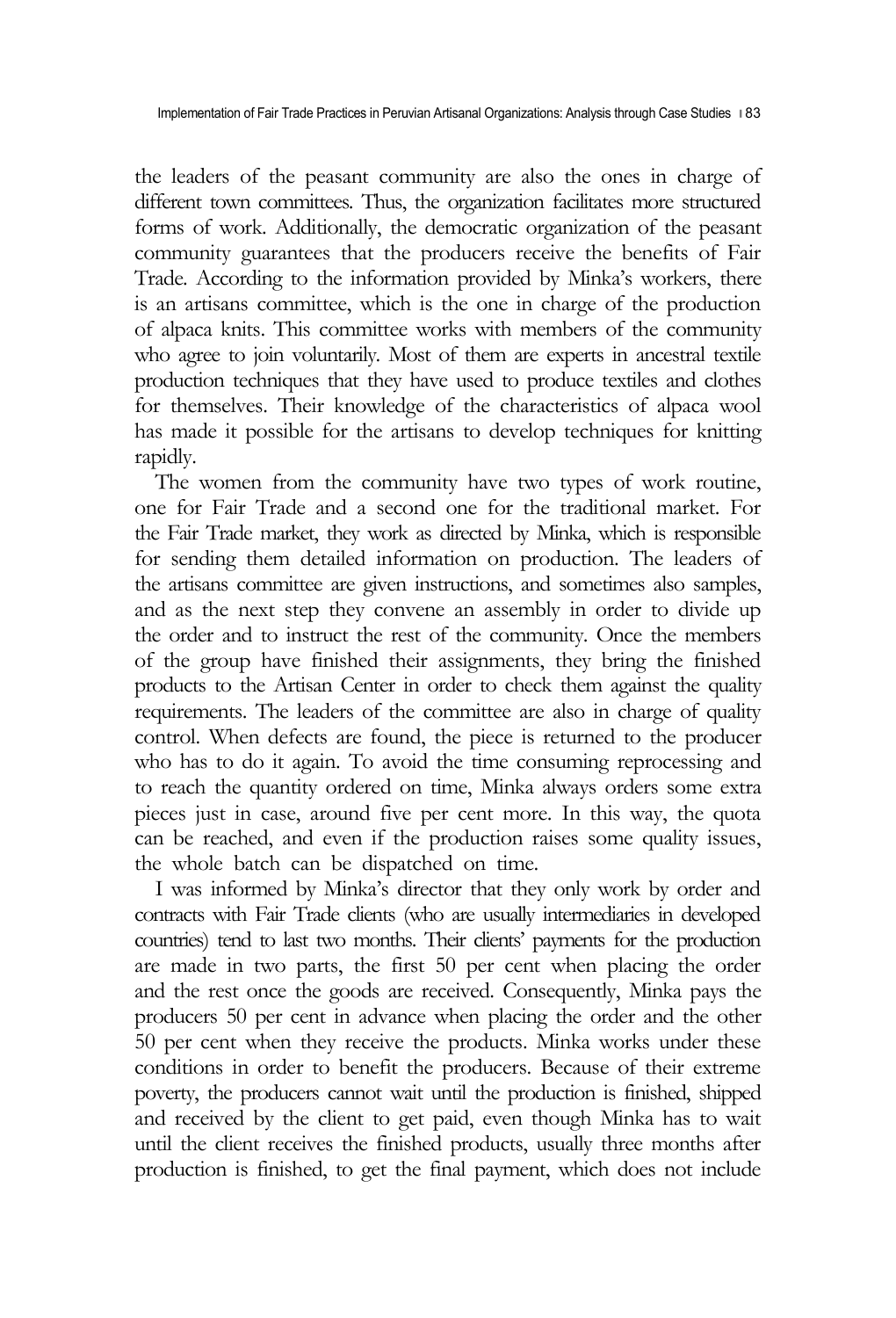the production costs for the extra pieces made to avoid reprocessing. Minka is also required to work under this system in order to keep the producers from selling to the traditional market, where they would receive payment the same day for the goods produced. Although the price for Fair Trade products is higher, it implies also more work, as producers have to take part in meetings and receive instructions and training.

The director of Minka explained the payment system for the workers from the Unocolla community. She indicated that before, in the traditional market, the payment for an hour of work was US\$ 0.12, but that now, due to the increased competition between producers, this had fallen to US\$ 0.07 per hour. She pointed out that Minka pays them US\$ 0.50 an hour, based on the Peruvian legal minimum wage. However, according to the calculations carried out by Minka, the minimum payment needed to sustain the household should be US\$ 2.50 per hour. Thus, producers are only receiving 20 per cent of what is needed to support their households. Therefore, Fair Trade still does not provide a fair price, despite the improved relationship between producers and buyers. The benefits of this improved commercial relationship go beyond giving producers a better price than the traditional market. Nevertheless a fair price, in her words, is still "years ahead".

Thanks to Fair Trade, there is an improved relationship between community members. It was found that producers were living before in isolation, as the community is quite spread out, and they had no communication or relations with their peers. While selling their products, producers approached the traditional market as individuals. Lack of contact with other producers put them at disadvantage, as the traditional market buyers forced them to accept lower prices, as they did not have any bargain power. Thus working in the Fair Trade system has given them access to information, which is vital in rural communities, as they can now exchange information, not only about trade, but also about agriculture, cattle, water, or health. The access to information has changed the lives of the Unocolla community members radically.

The community works for the Fair Trade market only three or four months a year and this can vary. According to Minka's director, only between 20 or 30 per cent of their production capacity is intended for the Fair Trade market and the main reason for this situation is the lack of demand, as Fair Trade purchases tend to be limited. Despite only 20 per cent of their production going to Fair Trade, working within this system has brought several benefits to the community. During three months of production for the Fair Trade market, producers are able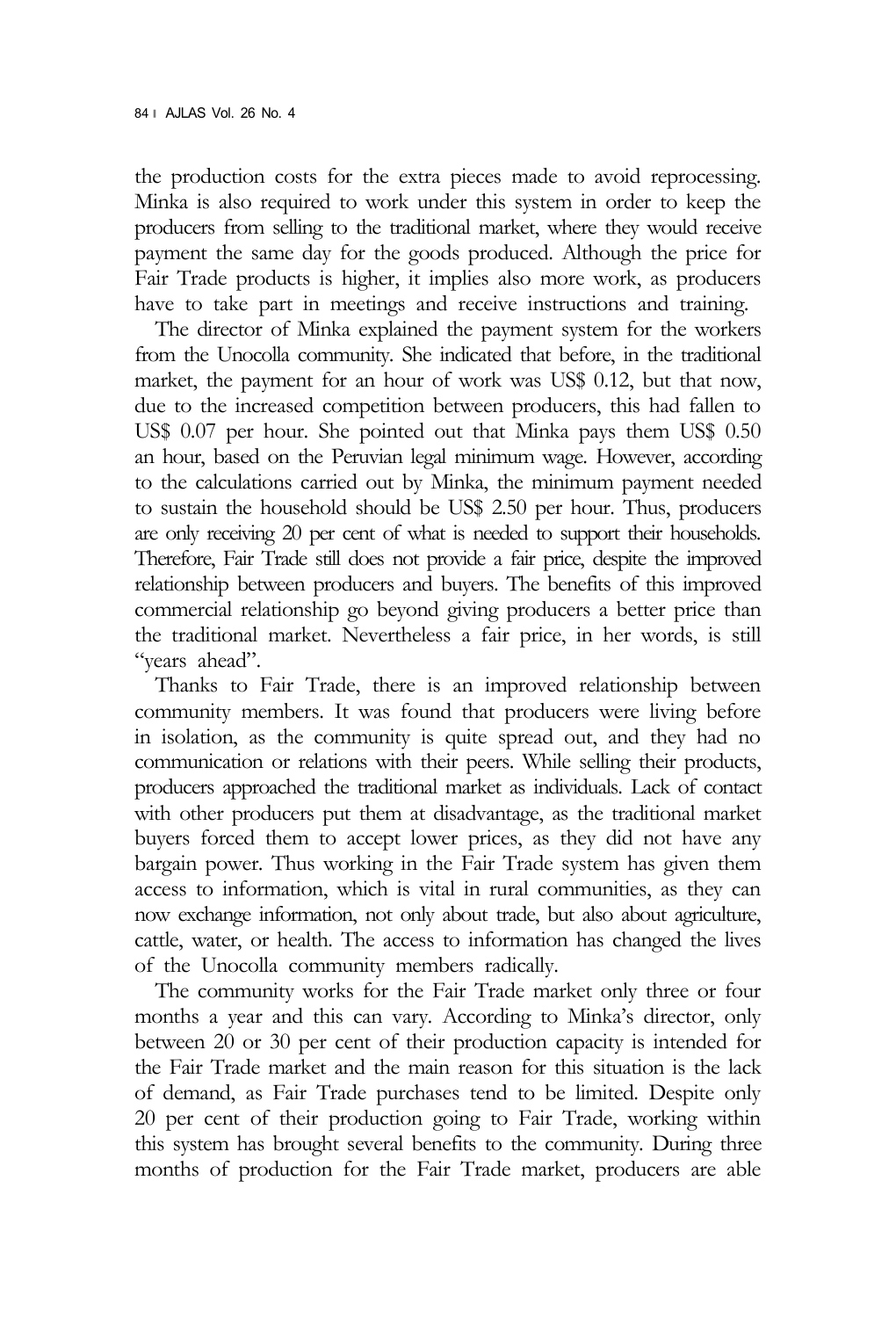to receive as much as a whole year of income from the traditional market. This allows them to have free time to engage in other activities that can contribute to the household income. When the community members are not working to fulfill Fair Trade orders, most of the women devote themselves to household chores, or alternative activities like selling agricultural products or working in restaurants. These activities allow them to continue knitting in their spare time. They knit from Monday to Saturday, producing several items of clothing. On Sunday, the women from the community go to the city's weekly fair and sell their products there. Thus, the remaining 80 per cent of their production is sold in the traditional market. The people who buy their products are owners of stands in the local market who act as intermediaries. Later they in turn sell the knitted products to city locals or tourists. The traditional market only provides a basic return on costs, enough to buy materials for the next time and some groceries. In the traditional market, quality is overlooked, and the garments sold are usually a mix of alpaca fiber with acrylic. When compare to the traditional market, it could be said that the complete opposite occurs in the Fair Trade market, where quality is highly regarded, the only fabric used is alpaca wool, and returns are also higher.

Minka's workers indicated that the living conditions in the community have remained almost the same. Besides the community center built initially, there have been no apparent infrastructural changes. The construction of the community center is the only physical change in the community. This allows the peasant artisans to have organizational meetings, share their experiences, have their general meetings, and hold training sessions. Now it even serves as a hostel for Fair Trade tourists. Minka's director explained that the lack of security, added to the fear of being attacked and robbed, has stopped them from making any physical improvements within the community, as on numerous occasions armed people have arrived at night time and attacked them.

Although at first sight changes in the community cannot be seen, some have been made. I was told by Minka's director that approximately 20 per cent of Unocolla's producers have been able to acquire an own house in Juliaca, the capital of Puno and the closest city to Unocolla. However, the acquisition of houses is a process lasting several years. It begins with the purchase of a small plot of land, on which later the owner and some family members begin building walls, one by one, until they complete a room. Walls are made of adobe blocks that they make themselves. After the roof, doors and windows are added, the house is livable. Over time, they construct more rooms, and eventually change the adobe walls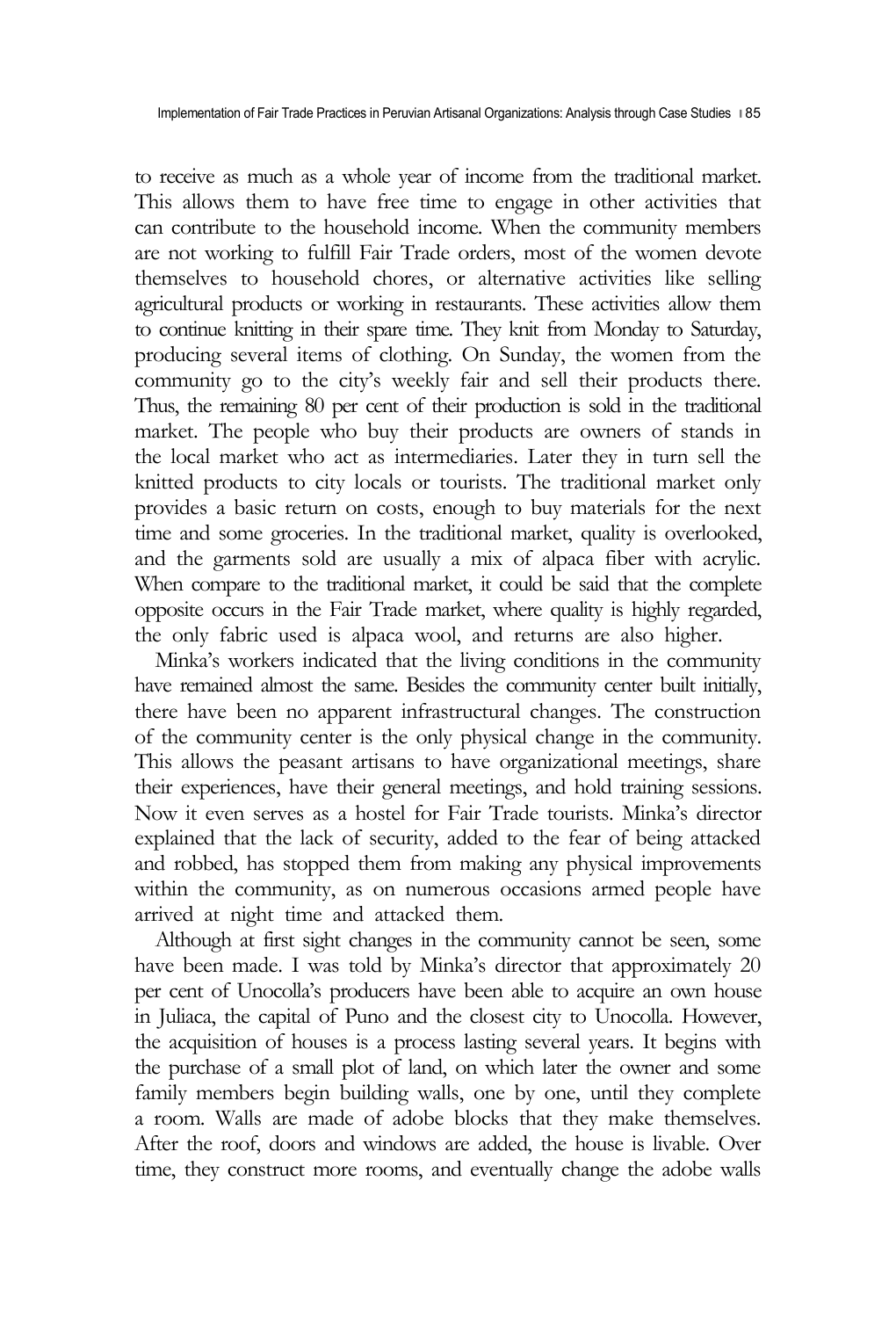to brick walls. The main reason behind building houses in Juliaca is that in the remote area where Unocolla is located children can only access primary education, while in Juliaca they can access high school and even higher education. Before the construction of houses in the city, only the boys in the community were sent to school, whilst girls remained in the village due to the risks of been sent to the city alone without proper accommodation. The boys sent to the city used to rent a room with several of their peers and stay over there during the school year. Owning houses in Juliaca now allows both girls and boys access to school.

Juliaca is quite a commercial city due to its location, as it is the transit point for overland travelers coming or going between Arequipa, Cuzco, Lima and Bolivia. Owning houses there has benefited the community members as now they are closer to the traditional market where they perform informal commercial activities. Furthermore, owning a house in the city has even allowed them to connect with Minka through the internet. I was explained by Minka's producers that thanks to a donation of equipment, information is easily transmitted from Lima to the community members, as the computer is located in the house of one its leaders. Internet has eased communication, which previously was carried on through a payphone. The technology improvements have speeded up many processes that used to take days or even weeks before, like the transmission of evaluation and payment documents such as bills and receipts.

The increased acceptance of agricultural products like quinoa or kañiwa grain on the Fair Trade market, is found to be having positive consequences, the men from Unocolla are able to stay for longer periods in the community, as the cultivation of these products becomes another source of income. In addition to spending more time with their families, men can also support the women in their textile production. The producer families are also increasing their income through tourism without leaving the community, as they can sell directly their products to the final consumers, the tourists. According to Becchetti et al. (2007, 7) "socially responsible tourism transfers even more value to local producers than Fair Trade", which is logical as the price paid by tourists is the final consumer price. The cultural exchange produced through tourism in the community has provided the motivation needed to revive ancestral cultural traditions, and an improved appreciation of their roots. Rural communities previously marginalized are now being embraced by the wider society. This rise in personal and group self-esteem has become a major factor empowering change inside the community.

Minka considers the commercial activity as a strategy for development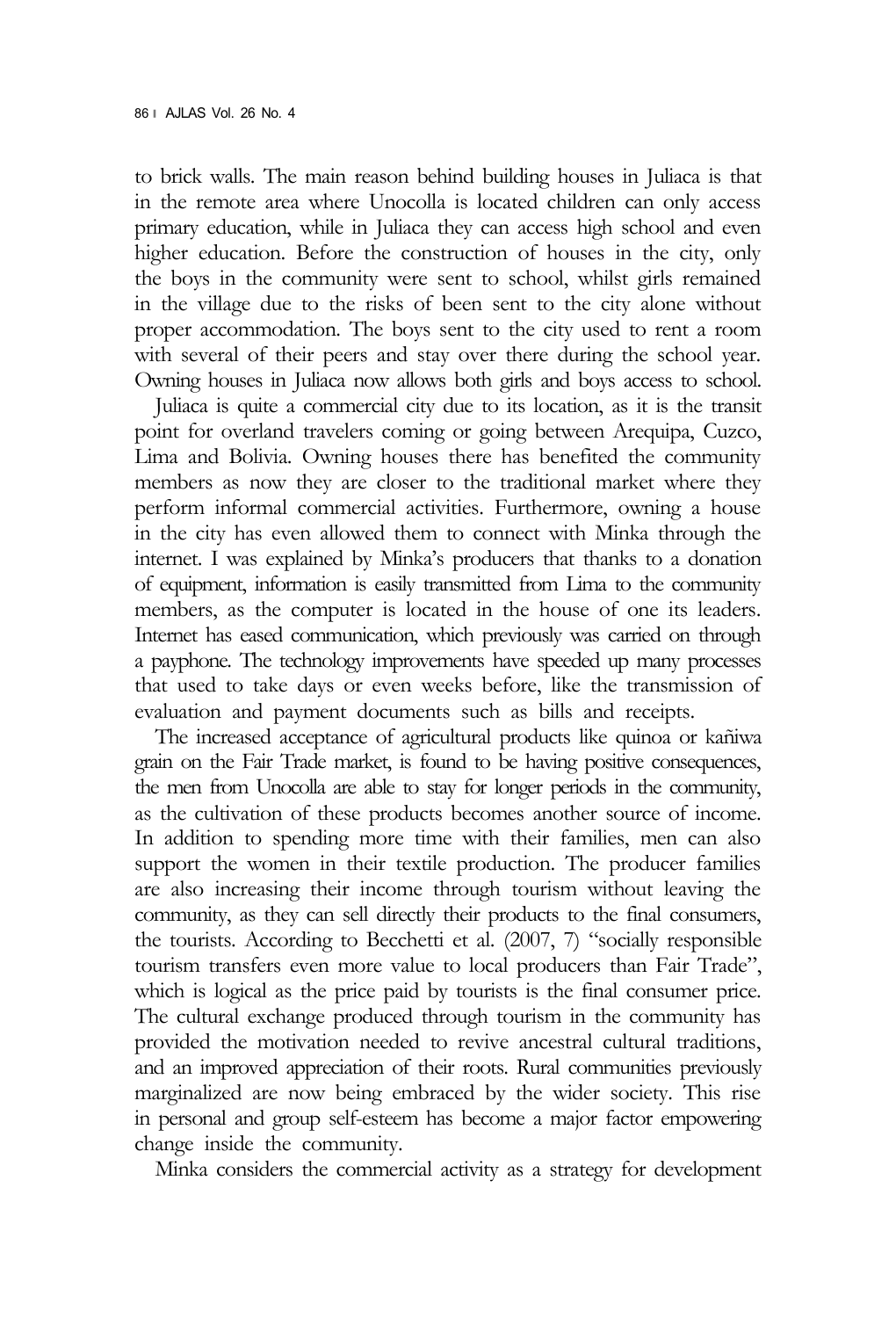rather than an objective in itself. It is through commercial activity that an appreciation of the local culture has emerged, followed by an organizational strengthening of producers who were previously in extreme poverty. In this way, they have become the main actors in the changes to be made, and have not sacrificed their ancient culture as the price to be paid for emerging from poverty.

## **DISCUSSION OF THE FINDINGS**

Initially, it is seen that both organizations became familiar with the concept of Fair Trade through NGOs, solidarity and/or religious organizations. These "intermediaries" in this case, also served as transmitters of the Fair Trade movement. Nowadays, both CIAP and Minka are members of the WFTO, which has allowed them to expand their networks and to have direct contact with northern buyers.

Regarding the premise that the implementation of Fair Trade practices helps producers by enhancing their markets, the next section presents a discussion of the practices observed in the handicrafts producer organizations.

∙ Democratic organization of workers:

Both of the organizations examined work with artisans that are established under a democratic system. Artisans have a voice and vote to elect the directors of their organizations. The Comunidad Campesina, which is the basic structure for Peruvian communities, is also a democratic organization which adapts quite well to this Fair Trade practice. Moreover, it was found that organized producers have been able to reach the required quantities to export and take advantage of the economies of scale. Even in the traditional market, the organization of artisans into a producer group has allowed them to obtain bargaining power for their products<sup>22</sup> as seen in the case

of Unocolla. <sup>∙</sup> Provision of Fair prices:

According to Minka's information, payments paid to the producers are higher than in the traditional market. However, these payments do not yet enable the production to be socially just. Producers receive

<sup>22</sup> According to Becchetti et al. (2007, 8) "58 per cent of Juliaca producers [which include a sample of Unocolla producers] confirm […] that Fair Trade affiliation improved sale conditions with local intermediaries in the area".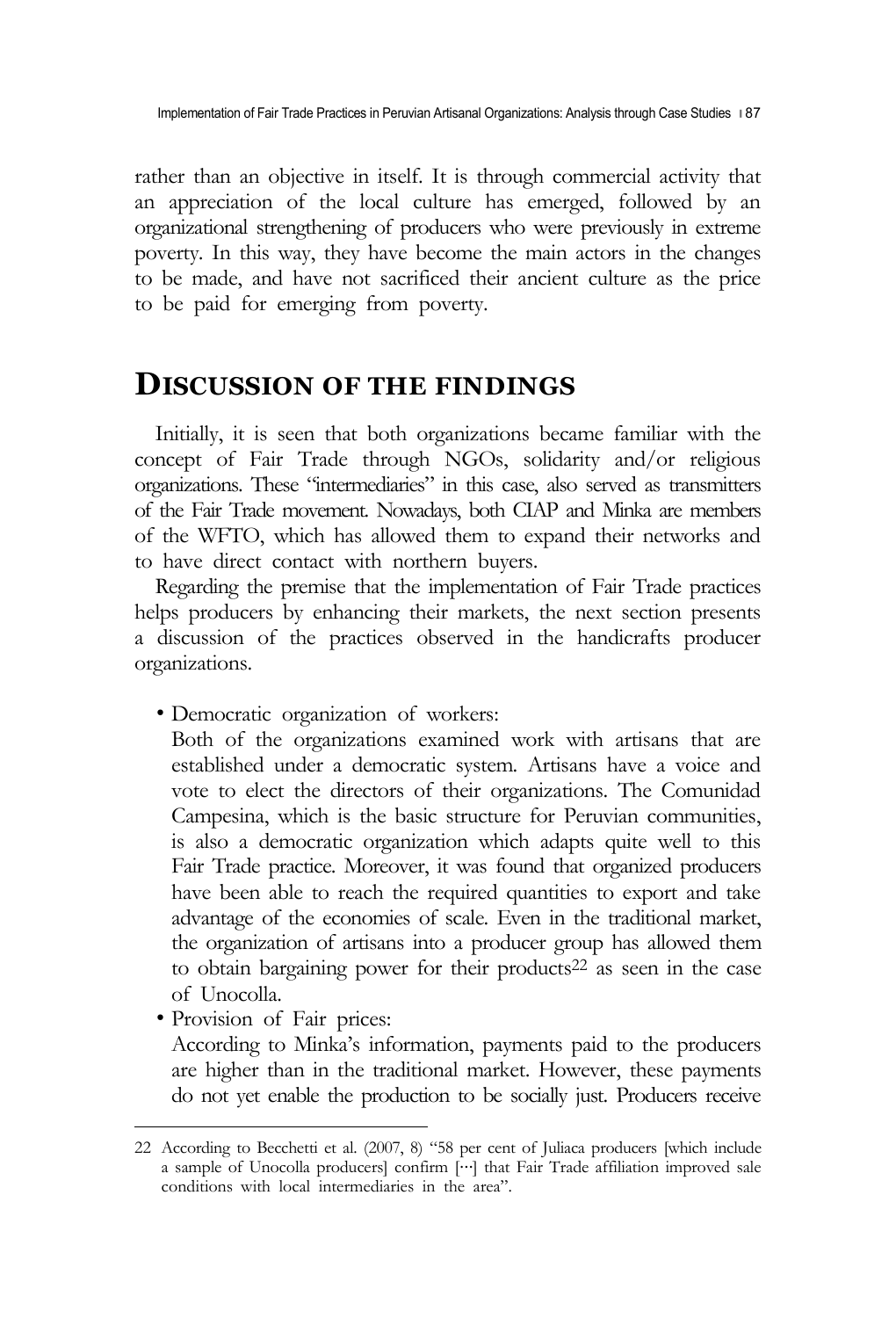payments according to the Peruvian legal minimum wage; but these payments are still only a fifth of what they should be receiving for a decent living standard. In the case of Unocolla, artisans working for Fair Trade have improved their household incomes, and through savings, some of them have been able to complete personal projects, such as buying plots and building houses in the closest city. <sup>∙</sup> Provision of pre-payments:

It is seen in both CIAP and Minka that they receive the first payment from their clients along with the purchase order (50 per cent), and the rest of the payment is made after the clients receive the goods. Accordingly, both organizations have implemented payment systems to support their artisan members, who tend to live in poverty conditions; they provided payments on advance that range from 30 to 50 per cent and the rest is paid when the artisans deliver the products. <sup>∙</sup> Establishment of direct and long-term trading relationships:

- The organization of producers into artisan groups and their consolidation into exporting businesses has resulted in a reduction in the number of stages and consequently profit margins in the value chain. It was found that both CIAP and Minka have established long-term partnerships with their studied producer groups, Tawaq and Unocolla. Both organizations have been working with these producers since years and are committed to supporting them. Similarly, Minka's clients, like People Tree or Trade Aid, have been working with them for several years and have established close relationships. <sup>∙</sup> Promotion of social justice and sustainability:
- In both handicrafts producer organizations there are no cases of slavery or child labor, and it was found that ILO conventions are respected. Children help their parents in domestic chores, such as taking care of smaller children or looking after small animals, usual tasks for Andean children. Moreover, artisanal production enables most of the producers to work in their own homes. In the case of peasant-artisans, they continue living in the same way they have been living for centuries, in harmony with the environment. In this case, no major changes have been implemented to adopt further sustainable practices.

The Fair Trade practices adopted seem to have benefited the studied handcraft producing organizations. Fair Trade has allowed these producer groups to access international markets and reach clients in a more direct way. It has also helped them overcome their financial problems through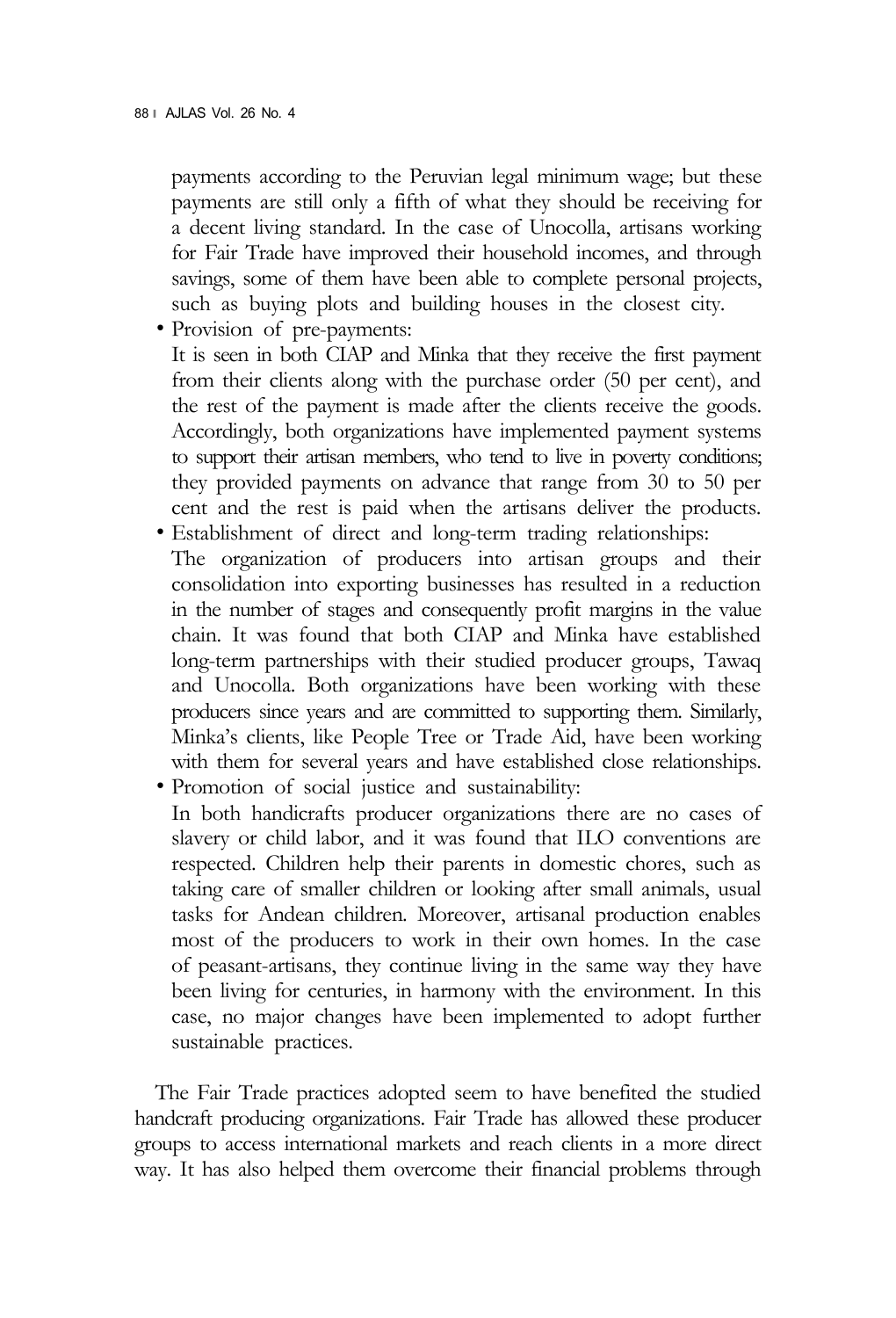Implementation of Fair Trade Practices in Peruvian Artisanal Organizations: Analysis through Case Studies 189

the provision of pre-payment. Although the fair price is not yet considered as "fair", as found in Unocolla's case, the increased payments have allowed producers to build up savings to improve their living conditions.

As seen in the case of Unocolla, the income that producers receive from working with Fair Trade during three or four months provides a whole year's income on the traditional market. This situation has given them free time to pursue other income generating activities which contribute to their household earnings. The overall improved income has allowed producers to build savings and invest them in dwellings, which in turn facilitate their children's education. However, only 20 per cent of Unocolla's producers have been able to acquire houses in the nearest city. This percentage could be positively affected by an increased demand of Fair Trade products by northern customers. Nonetheless, thanks to Fair Trade and the improved relations between customers and producers there has been a rise of self-esteem and a boost to indigenous culture.

The work done by Minka and CIAP has helped Peruvian artisans to develop and improve their skills and capabilities to participate not only in the national but the international market. Furthermore, CIAP and Minka dynamic advocate work is helping to increase awareness regarding the Fair Trade topic.

## **CONCLUSIONS**

The two organizations studied showed several similarities. Both CIAP and Minka work mainly with poor rural producers and have democratic structures which are organized according to the abilities of their members. They both are WFTO members, and have successfully established channels for direct sales to northern buyers. At present, they are also promoting tourism business ventures and see major benefits for producer groups in these activities. Through tourism initiatives producers would be able to connect and sell their crafts directly to consumers.

The implementation of Fair Trade practices seems to have been useful in overcoming market constrains. Producers from the cases studies have now access to international markets, and are pre-financed by buyers (through pre-payments). Moreover, producers are able, as an organized group, to reach the quantities needed for export, and adapt their production to the design and quality requirements of northern clients. Further acceptance of new agricultural products in the Fair Trade market would translate into another source of income for Andean communities. This would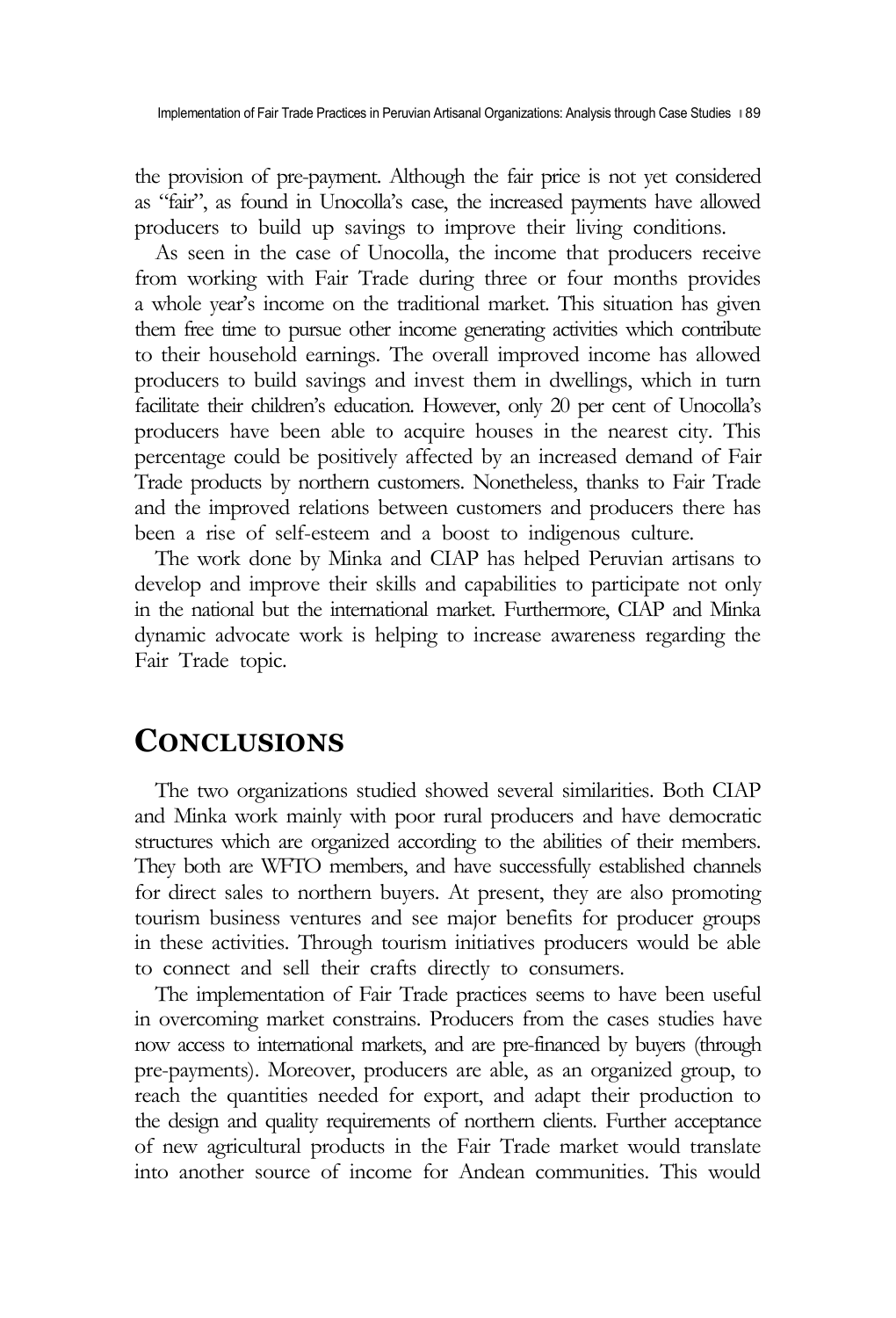also allow families to stay together, as there would be no need for the men to migrate in search of job opportunities.

However, there are still some constraints that need to be overcome. The insufficient demand for artisanal products is a major limitation to the growth of Fair Trade and the integration of new producer groups. The modest demand, added to the fact that contracts are only short-term, does not guarantee a constant income flow and forces the artisans to search for other income generating activities. Hayes (2006, 463) makes an additional point that should be considered by organizations like CIAP and Minka, and it is that partnership with one or more buyers should not be the dominant source of demand in the long-term, as buyers cannot make an open-ended commitment to purchase irrespective of the demand in the buyer's market. Similarly Raynolds et al. (2004, 1117) point out that "[a] key test of the [producers'] organizational capacity  $[\cdots]$  may be whether they are able to move beyond Fair Trade markets". Therefore, organizations such as CIAP and Minka should aim to be able to compete independently in the international market.

Concern is raised about the interests behind the WFTO, as instead of prioritizing disadvantaged producer groups it is being influence by northern interests. As indicated by Minka's director, the WFTO does not require that WFTO northern buyers purchase Fair Trade products only from WFTO southern producers, opening the door to many other producers that are not WFTO members.

Overall the case studies of Fair Trade Peruvian handicrafts producers show that Fair Trade provides producers with a fairer system of economic relations and greater self-esteem rather than just a fair price. The earnings could be small, but the benefits are palpable. However, despite the benefits Fair Trade has had in handicrafts producer communities, there is still room for improvement. According to Aageson, an international craft marketing specialist (in Littrell and Dickson 1999, 41), "building strong artisan enterprises requires investment in three critical areas: business skills; creativity for innovative, market driven product development; and marketing to diverse patrons". These points, added to improvement in the quality of products, should be worked out in order for artisanal groups to be competitive and reach new markets.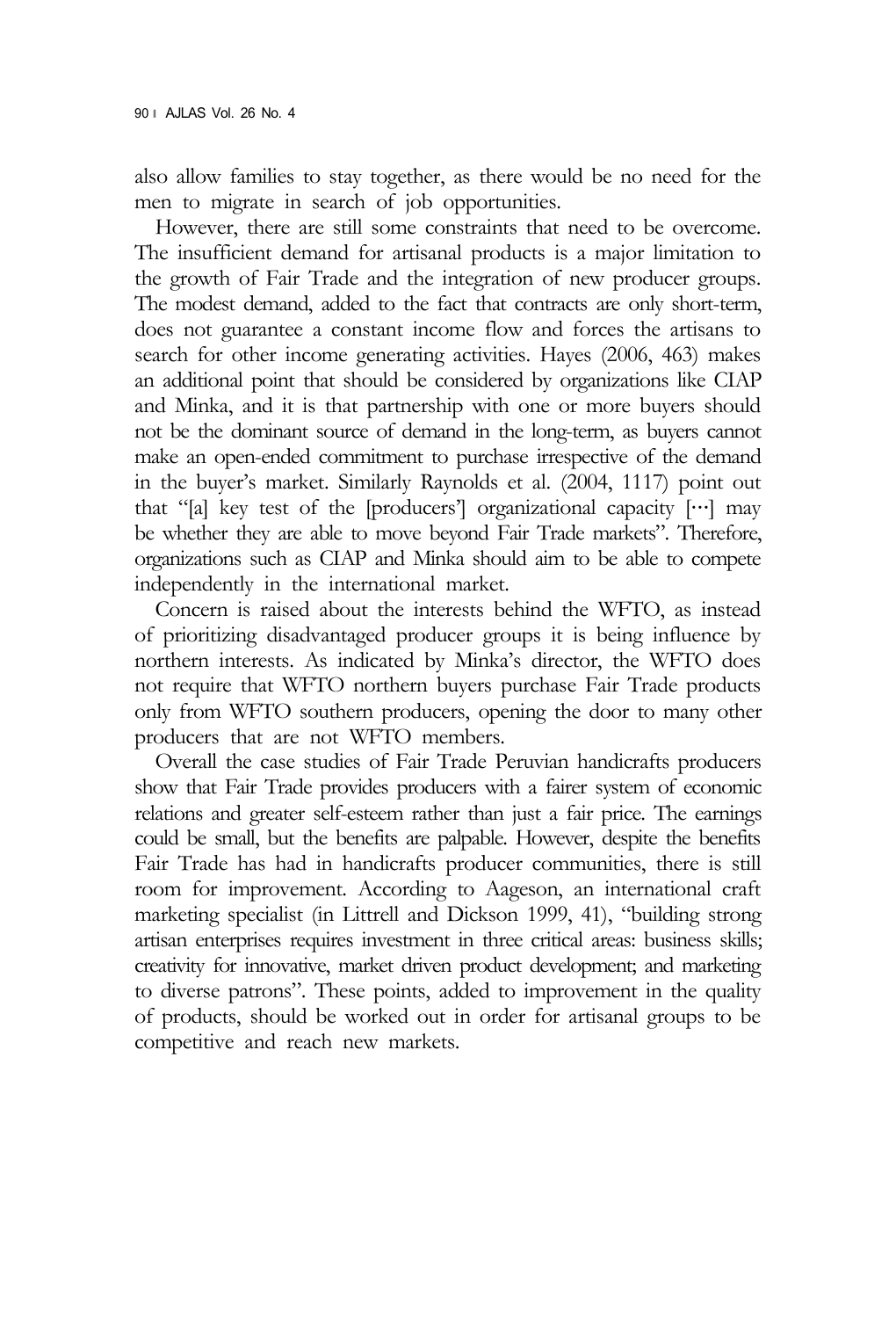Implementation of Fair Trade Practices in Peruvian Artisanal Organizations: Analysis through Case Studies  $\overline{191}$ 

#### **REFERENCES**

- Becchetti, L., M. Constantino, and E. Portale(2007), "Human Capital, Externalities and Tourism: Three Unexplored Sides of the Impact of FT Affiliation on Primary Producers," CEIS Working Paper, Nº 262, Tor Vergata University.
- Commons, M.(2008), "IFAT and FLO Agree on a Charter of Generic Fair Trade Principles," *The Organic Standard*, June, issue 86, No. 15.
- Contreras, J.(1982), "La producción artesanal en los Andes Peruanos: Del valor de uso al valor de cambio," *Boletín Americanista*, No. 32, pp. 101-114.
- De Janvry, A., and E. Sadoulet(2006), "Progress in the Modeling of Rural Households' Behavior under Market Failures," in Alain de Janvry and Ravi Kanbur, *Poverty, Inequality and Development: Essays in Honor of Erik Thorbecke*, Springer, New York, pp. 155-181.
- De Vaus, D.(2001), *Research Design in Social Research*, London: Sage Publications Ltd.
- Eisenhardt, K.M.(1989), "Building Theories from Case Study Research," *Academy of Management Review*, Vol. 14, No. 4, pp. 532-550.
- Hayes, M.(2006), "On the Efficiency of Fair Trade," *Review of Social Economy*, Vol. LXIV, No. 4, pp. 447-468.
- Leclair, M.S.(2002), "Fighting the Tide: Alternative Trade Organizations in the Era of Global Free Trade," *World Development*, Vol. 30, No. 6, pp. 949-958.
- Littrell, M.A., and M.A. Dickson(1999), *Social Responsibility in the Global Market: Fair Trade of Cultural Product*s, Thousand Oaks: SAGE Publications, Inc.
- Luetchford, P.(2008), *Fair Trade and a Global Commodity: Coffee in Costa Rica*, London: Pluto Press.
- Mittiga, S.(2004), "Análisis del impacto del comercio justo en el sector artesanía en el Perú," Paper presented at the Primer Foro Nacional de Comercio Justo y Consumo Ético, October 28-29, in Lima, Peru.
- Nicholls, A. and C. Opal(2005), *Fair Trade: Market-Driven Ethical Consumption*, London: Sage Publications Ltd.
- Raynolds, L.T.(2009), "Mainstreaming Fair Trade Coffee: From Partnership to Traceability," *World Development*, Vol. 37, No. 6, pp. 1083-1093.
- Raynolds, L.T. and M.A. Long(2007), "Fair / Alternative Trade: Historical and Empirical Dimensions," in Laura T. Raynolds, Douglas L. Murray and John Wilkinson, *Fair Trade: The Challenges of Transforming Globalization*, Routledge, Oxon, pp. 15-32.
- Raynolds, L.T., D. Murray, and P.L. Taylor(2004), "Fair Trade Coffee: Building Producer Capacity Via Global Networks," *Journal of International Development*, No.16, pp. 1109-1121.
- Ronchi, L.(2006), *Fairtrade and Market Failures in Agricultural Commodity Markets*, Washington: The World Bank Documents and Reports.
- Strong, C.(1997), "The Role of Fair Trade Principles within Sustainable